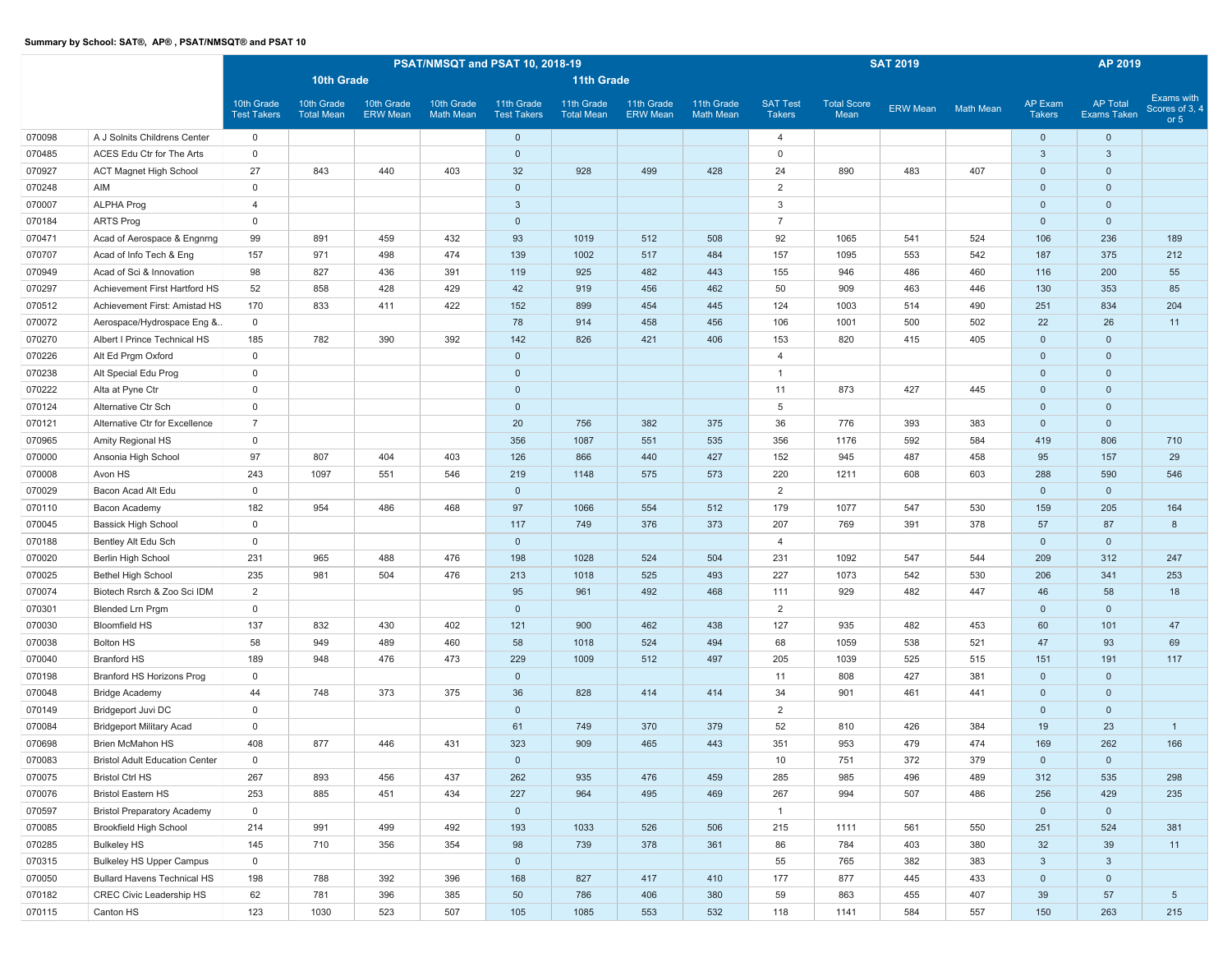|        |                                   | PSAT/NMSQT and PSAT 10, 2018-19<br><b>10th Grade</b><br>10th Grade<br>10th Grade<br>10th Grade<br>10th Grade<br>11th Grade<br><b>Test Takers</b><br><b>Total Mean</b><br><b>ERW</b> Mean<br><b>Math Mean</b><br><b>Test Takers</b> |      |     |     |              |                                 |                               |                                |                                  |                            | <b>SAT 2019</b> |                  |                          | AP 2019                               |                                        |
|--------|-----------------------------------|------------------------------------------------------------------------------------------------------------------------------------------------------------------------------------------------------------------------------------|------|-----|-----|--------------|---------------------------------|-------------------------------|--------------------------------|----------------------------------|----------------------------|-----------------|------------------|--------------------------|---------------------------------------|----------------------------------------|
|        |                                   |                                                                                                                                                                                                                                    |      |     |     |              | <b>11th Grade</b>               |                               |                                |                                  |                            |                 |                  |                          |                                       |                                        |
|        |                                   |                                                                                                                                                                                                                                    |      |     |     |              | 11th Grade<br><b>Total Mean</b> | 11th Grade<br><b>ERW Mean</b> | 11th Grade<br><b>Math Mean</b> | <b>SAT Test</b><br><b>Takers</b> | <b>Total Score</b><br>Mean | <b>ERW Mean</b> | <b>Math Mean</b> | AP Exam<br><b>Takers</b> | <b>AP Total</b><br><b>Exams Taken</b> | Exams with<br>Scores of 3, 4<br>or $5$ |
| 070313 | Capital Comm Coll Magnet Ac       | $\mathbf 0$                                                                                                                                                                                                                        |      |     |     | $\mathbf 0$  |                                 |                               |                                | 14                               | 931                        | 496             | 436              | $\overline{2}$           | $\overline{2}$                        |                                        |
| 070087 | Capital Prep Harbor Sch           | $\mathsf{O}$                                                                                                                                                                                                                       |      |     |     | 36           | 903                             | 460                           | 443                            | 36                               | 887                        | 456             | 430              | $\mathbf 0$              | $\mathbb O$                           |                                        |
| 070284 | Capital Prep Magnet School        | 44                                                                                                                                                                                                                                 | 812  | 405 | 408 | 36           | 856                             | 437                           | 419                            | 47                               | 891                        | 457             | 435              | 23                       | 23                                    | $\overline{0}$                         |
| 070414 | Center Global Studies - BMHS      | 67                                                                                                                                                                                                                                 | 1024 | 521 | 503 | 56           | 1076                            | 557                           | 519                            | 65                               | 1115                       | 568             | 547              | 50                       | 61                                    | 39                                     |
| 070055 | Central HS                        | $\mathbf 0$                                                                                                                                                                                                                        |      |     |     | 323          | 859                             | 441                           | 418                            | 368                              | 864                        | 446             | 419              | 282                      | 476                                   | 167                                    |
| 070100 | Cheshire High School              | 347                                                                                                                                                                                                                                | 998  | 512 | 485 | 325          | 1086                            | 558                           | 528                            | 361                              | 1122                       | 565             | 557              | 394                      | 689                                   | 589                                    |
| 070051 | <b>Coastal Connections</b>        | $\mathsf{O}$                                                                                                                                                                                                                       |      |     |     | $\mathbf 0$  |                                 |                               |                                | $\overline{2}$                   |                            |                 |                  | $\overline{0}$           | $\mathbf 0$                           |                                        |
| 070160 | Coginchaug Regional HS            | 129                                                                                                                                                                                                                                | 966  | 492 | 473 | 122          | 1036                            | 537                           | 499                            | 135                              | 1079                       | 552             | 526              | 79                       | 141                                   | 127                                    |
| 070474 | Common Ground HS                  | 60                                                                                                                                                                                                                                 | 788  | 397 | 391 | 30           | 784                             | 401                           | 383                            | 44                               | 975                        | 506             | 469              | 14                       | 14                                    | $5\overline{5}$                        |
| 070887 | Conard HS                         | 354                                                                                                                                                                                                                                | 986  | 506 | 480 | 297          | 1082                            | 550                           | 531                            | 376                              | 1119                       | 565             | 554              | 609                      | 1,316                                 | 1,050                                  |
| 070169 | Connecticut Intl Bacc Academy     | 51                                                                                                                                                                                                                                 | 1045 | 538 | 508 | 46           | 1055                            | 550                           | 505                            | 41                               | 1089                       | 550             | 539              | $\mathbf{3}$             | $5\phantom{.0}$                       |                                        |
| 070167 | <b>Connecticut River Acad</b>     | 89                                                                                                                                                                                                                                 | 799  | 411 | 388 | 103          | 895                             | 460                           | 435                            | 101                              | 914                        | 469             | 445              | $\mathbf 0$              | $\mathbf 0$                           |                                        |
| 070261 | Cooperative Arts Hum Mag HS       | 148                                                                                                                                                                                                                                | 822  | 427 | 395 | 153          | 858                             | 447                           | 412                            | 126                              | 906                        | 468             | 438              | 148                      | 247                                   | 68                                     |
| 070298 | Coventry Acad                     | $\mathbf{1}$                                                                                                                                                                                                                       |      |     |     | $\mathbf{3}$ |                                 |                               |                                | 3                                |                            |                 |                  | $\overline{0}$           | $\mathbf 0$                           |                                        |
| 070116 | Coventry HS                       | 111                                                                                                                                                                                                                                | 967  | 497 | 470 | 111          | 1028                            | 527                           | 500                            | 100                              | 1067                       | 541             | 526              | 169                      | 307                                   | 184                                    |
| 070118 | Cromwell HS                       | 136                                                                                                                                                                                                                                | 988  | 505 | 483 | 124          | 1012                            | 521                           | 491                            | 126                              | 1039                       | 529             | 510              | 122                      | 205                                   | 120                                    |
| 070835 | Crosby HS                         | 267                                                                                                                                                                                                                                | 733  | 372 | 361 | 205          | 760                             | 389                           | 371                            | 273                              | 781                        | 405             | 376              | 78                       | 88                                    | 13                                     |
| 070120 | Danbury HS                        | 672                                                                                                                                                                                                                                | 865  | 439 | 426 | 626          | 913                             | 468                           | 446                            | 672                              | 954                        | 487             | 467              | 627                      | 1,029                                 | 457                                    |
| 070370 | Daniel Hand High School           | 186                                                                                                                                                                                                                                | 1068 | 545 | 524 | 144          | 1147                            | 584                           | 563                            | 268                              | 1180                       | 598             | 582              | 192                      | 317                                   | 238                                    |
| 070145 | Darien High School                | 243                                                                                                                                                                                                                                | 1128 | 569 | 559 | 266          | 1194                            | 600                           | 593                            | 309                              | 1232                       | 613             | 618              | 449                      | 872                                   | 798                                    |
| 070042 | Derby Alt Sch                     | $\mathbf 0$                                                                                                                                                                                                                        |      |     |     | $\mathbf{0}$ |                                 |                               |                                | $\mathbf{1}$                     |                            |                 |                  | $\overline{0}$           | $\mathbf{0}$                          |                                        |
| 070155 | Derby HS                          | 87                                                                                                                                                                                                                                 | 848  | 447 | 402 | 83           | 842                             | 438                           | 404                            | 70                               | 919                        | 473             | 447              | 37                       | 51                                    | 19                                     |
| 070268 | Dr Cortldt VR Creed H and SS      | $\mathsf{O}$                                                                                                                                                                                                                       |      |     |     | $\mathbf 0$  |                                 |                               |                                | 27                               | 781                        | 396             | 385              | $\overline{0}$           | $\mathbf 0$                           |                                        |
| 070445 | E C Goodwin Technical HS          | 155                                                                                                                                                                                                                                | 813  | 402 | 410 | 136          | 830                             | 417                           | 413                            | 132                              | 861                        | 434             | 426              | $\overline{4}$           | $\overline{4}$                        |                                        |
| 070064 | E O Smith HS Depot Camp           | $\mathsf{O}$                                                                                                                                                                                                                       |      |     |     | $\mathbf{0}$ |                                 |                               |                                | 9                                |                            |                 |                  | $\overline{0}$           | $\mathbf 0$                           |                                        |
| 070816 | E Windsor HS                      | 50                                                                                                                                                                                                                                 | 810  | 411 | 399 | 62           | 929                             | 476                           | 453                            | 62                               | 965                        | 492             | 473              | 54                       | 106                                   | 34                                     |
| 070434 | EDP - Bulkeley HS                 | $\mathbf 0$                                                                                                                                                                                                                        |      |     |     | $\mathbf 0$  |                                 |                               |                                | 25                               | 860                        | 447             | 414              | 13                       | 14                                    | 6                                      |
| 070316 | EDP - HPHS AEGT                   | $\mathsf{O}$                                                                                                                                                                                                                       |      |     |     | $\mathbf 0$  |                                 |                               |                                | 2                                |                            |                 |                  | $\overline{0}$           | $\mathbf 0$                           |                                        |
| 070163 | East Granby High School           | 65                                                                                                                                                                                                                                 | 1013 | 518 | 495 | 49           | 1042                            | 535                           | 508                            | 72                               | 1092                       | 555             | 537              | 61                       | 102                                   | 78                                     |
| 070165 | East Hampton HS                   | 111                                                                                                                                                                                                                                | 944  | 491 | 453 | 109          | 1019                            | 527                           | 492                            | 131                              | 1062                       | 542             | 520              | 97                       | 156                                   | 128                                    |
| 070170 | East Hartford High School         | 482                                                                                                                                                                                                                                | 823  | 417 | 406 | 411          | 843                             | 423                           | 419                            | 492                              | 885                        | 450             | 434              | 245                      | 437                                   | 242                                    |
| 070175 | East Haven High School            | 209                                                                                                                                                                                                                                | 877  | 453 | 423 | 206          | 879                             | 455                           | 424                            | 202                              | 937                        | 481             | 456              | 59                       | 76                                    | 44                                     |
| 070177 | East Lyme HS                      | 267                                                                                                                                                                                                                                | 1050 | 530 | 520 | 226          | 1053                            | 540                           | 512                            | 246                              | 1107                       | 560             | 547              | 219                      | 439                                   | 383                                    |
| 070128 | EastConn Special Edu              | $\mathbf 0$                                                                                                                                                                                                                        |      |     |     | $\mathbf 0$  |                                 |                               |                                | 11                               | 717                        | 375             | 342              | $\overline{0}$           | $\mathbf 0$                           |                                        |
| 070359 | Edu Connection Special Edu        | $\mathbf 0$                                                                                                                                                                                                                        |      |     |     | $\mathbf{0}$ |                                 |                               |                                | $\overline{4}$                   |                            |                 |                  | $\overline{0}$           | $\mathbf{0}$                          |                                        |
| 070199 | <b>Education Enhancement Prog</b> | $\mathbf 0$                                                                                                                                                                                                                        |      |     |     | $\mathbf{0}$ |                                 |                               |                                | 9                                |                            |                 |                  | $\mathbf 0$              | $\mathbf{0}$                          |                                        |
| 070754 | Edwin O Smith HS                  | 254                                                                                                                                                                                                                                | 998  | 508 | 489 | 66           | 1213                            | 602                           | 611                            | 269                              | 1128                       | 569             | 559              | 86                       | 108                                   | 86                                     |
| 070259 | Eli Whitney Tech HS               | 145                                                                                                                                                                                                                                | 766  | 384 | 382 | 118          | 793                             | 400                           | 393                            | 113                              | 831                        | 420             | 411              | $\overline{0}$           | $\mathbf 0$                           |                                        |
| 070643 | Ellington High School             | 189                                                                                                                                                                                                                                | 950  | 489 | 461 | 168          | 1002                            | 516                           | 486                            | 200                              | 1069                       | 539             | 530              | 186                      | 307                                   | 164                                    |
| 070003 | Emmett O'Brien Tech HS            | 153                                                                                                                                                                                                                                | 868  | 440 | 428 | 139          | 877                             | 446                           | 431                            | 124                              | 887                        | 452             | 435              | $\mathbf{0}$             | $\mathbf{0}$                          |                                        |
| 070790 | Enfield HS                        | 363                                                                                                                                                                                                                                | 914  | 465 | 449 | 304          | 966                             | 492                           | 474                            | 320                              | 1004                       | 512             | 492              | 299                      | 547                                   | 277                                    |
| 070282 | Eng and Sci Univ Mgnt Sch         | 84                                                                                                                                                                                                                                 | 923  | 470 | 453 | 85           | 1007                            | 511                           | 496                            | 76                               | 1114                       | 566             | 548              | 106                      | 211                                   | 96                                     |
| 070875 | Enlightenment Sch                 | $\mathsf{O}$                                                                                                                                                                                                                       |      |     |     | $\mathbf 0$  |                                 |                               |                                | 3                                |                            |                 |                  | $\mathbf{0}$             | $\mathbf{0}$                          |                                        |
| 070231 | Evening Prog MHS                  | $\mathbf 0$                                                                                                                                                                                                                        |      |     |     | $\mathbf 0$  |                                 |                               |                                | $\overline{4}$                   |                            |                 |                  | $\mathbf{0}$             | $\mathbf{0}$                          |                                        |
| 070958 | <b>Explorations Charter Sch</b>   | 16                                                                                                                                                                                                                                 | 796  | 410 | 386 | 20           | 837                             | 441                           | 396                            | 26                               | 894                        | 473             | 421              | $\mathbf{0}$             | $\mathbf 0$                           |                                        |
| 070187 | Fairfield Ludlowe HS              | 365                                                                                                                                                                                                                                | 1050 | 528 | 521 | 359          | 1112                            | 563                           | 549                            | 360                              | 1201                       | 603             | 597              | 388                      | 807                                   | 711                                    |
| 070186 | Fairfield Warde High School       | 358                                                                                                                                                                                                                                | 1003 | 510 | 493 | 351          | 1071                            | 545                           | 527                            | 397                              | 1109                       | 561             | 548              | 369                      | 734                                   | 570                                    |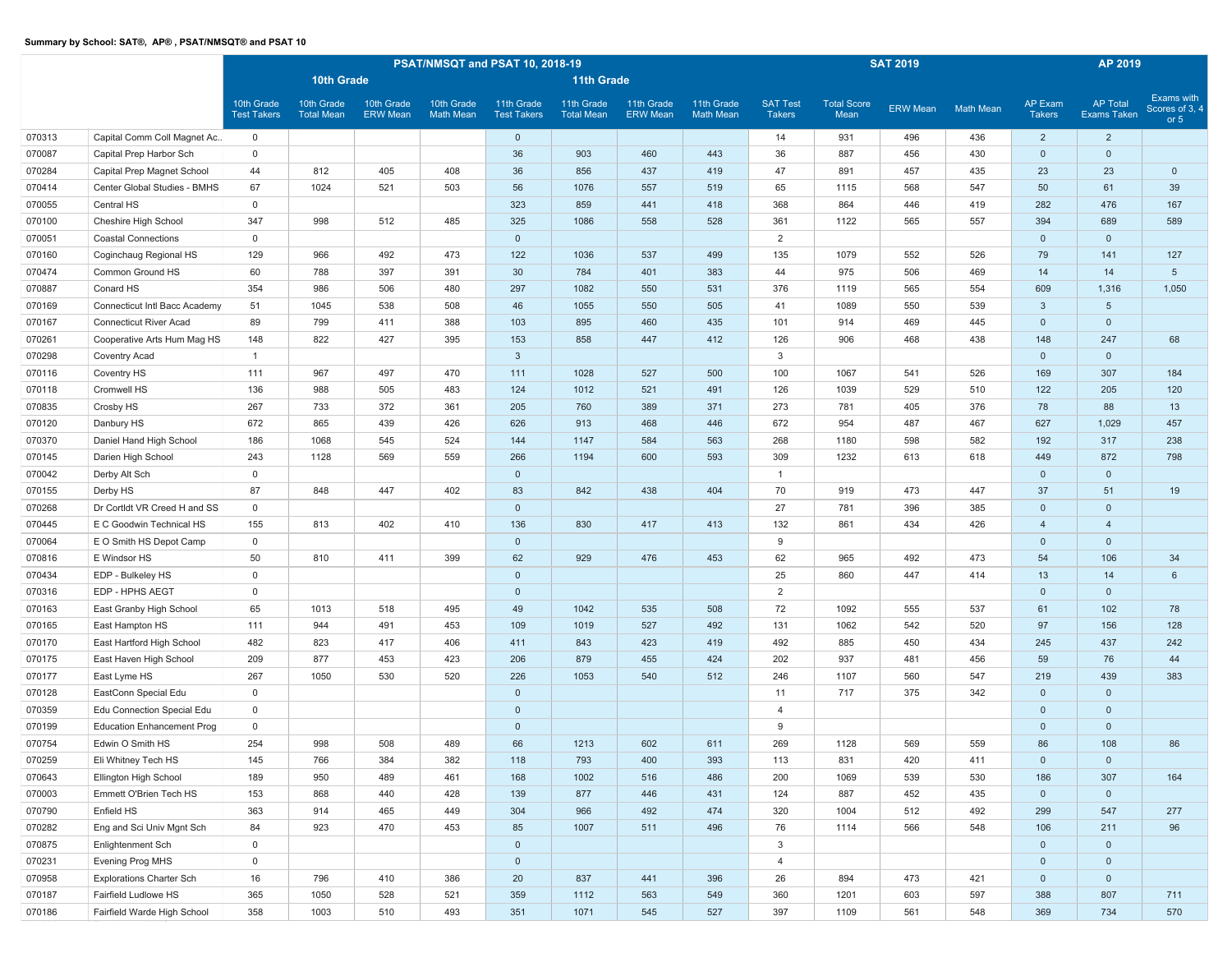|        |                                |                                  |                                 |                               |                                | PSAT/NMSQT and PSAT 10, 2018-19  |                                 |                               |                                |                                  |                            | <b>SAT 2019</b> |                  |                                 | AP 2019                               |                                        |
|--------|--------------------------------|----------------------------------|---------------------------------|-------------------------------|--------------------------------|----------------------------------|---------------------------------|-------------------------------|--------------------------------|----------------------------------|----------------------------|-----------------|------------------|---------------------------------|---------------------------------------|----------------------------------------|
|        |                                |                                  | <b>10th Grade</b>               |                               |                                |                                  | <b>11th Grade</b>               |                               |                                |                                  |                            |                 |                  |                                 |                                       |                                        |
|        |                                | 10th Grade<br><b>Test Takers</b> | 10th Grade<br><b>Total Mean</b> | 10th Grade<br><b>ERW</b> Mean | 10th Grade<br><b>Math Mean</b> | 11th Grade<br><b>Test Takers</b> | 11th Grade<br><b>Total Mean</b> | 11th Grade<br><b>ERW Mean</b> | 11th Grade<br><b>Math Mean</b> | <b>SAT Test</b><br><b>Takers</b> | <b>Total Score</b><br>Mean | ERW Mean        | <b>Math Mean</b> | <b>AP Exam</b><br><b>Takers</b> | <b>AP Total</b><br><b>Exams Taken</b> | Exams with<br>Scores of 3, 4<br>or $5$ |
| 070001 | Farmington Alt HS              | $\mathbf 0$                      |                                 |                               |                                | $\mathbf{3}$                     |                                 |                               |                                | $\overline{1}$                   |                            |                 |                  | $\overline{0}$                  | $\mathbf 0$                           |                                        |
| 070805 | Farmington HS                  | 302                              | 1030                            | 524                           | 507                            | 275                              | 1059                            | 548                           | 511                            | 289                              | 1186                       | 595             | 591              | 443                             | 1,069                                 | 797                                    |
| 070879 | Farmington Valley Diagnostic   | $\overline{1}$                   |                                 |                               |                                | $\mathbf{1}$                     |                                 |                               |                                | $\overline{4}$                   |                            |                 |                  | $\overline{0}$                  | $\mathbf 0$                           |                                        |
| 070382 | Francis T Maloney High School  | 302                              | 825                             | 422                           | 403                            | 251                              | 860                             | 443                           | 417                            | 245                              | 914                        | 476             | 439              | 201                             | 339                                   | 95                                     |
| 070756 | Frank S Bunnell High School    | 241                              | 883                             | 447                           | 436                            | 233                              | 928                             | 471                           | 458                            | 256                              | 962                        | 486             | 477              | 222                             | 416                                   | 168                                    |
| 070407 | Genesis Academy                | $\mathbf{0}$                     |                                 |                               |                                | $\mathbf{0}$                     |                                 |                               |                                | 2                                |                            |                 |                  | $\overline{0}$                  | $\mathbf{0}$                          |                                        |
| 070960 | Gilbert School                 | 77                               | 894                             | 456                           | 438                            | 84                               | 912                             | 462                           | 450                            | 121                              | 1017                       | 496             | 521              | 63                              | 124                                   | 71                                     |
| 070215 | Glastonbury HS                 | 337                              | 1092                            | 549                           | 543                            | 355                              | 1160                            | 580                           | 581                            | 508                              | 1171                       | 581             | 590              | 512                             | 918                                   | 792                                    |
| 070290 | Global Communications Acad     | 31                               | 827                             | 428                           | 399                            | 35                               | 774                             | 395                           | 379                            | 29                               | 818                        | 420             | 397              | 40                              | 55                                    | $5\phantom{.0}$                        |
| 070031 | Global Experience Magnet Sch   | 26                               | 812                             | 430                           | 382                            | 25                               | 931                             | 494                           | 437                            | 27                               | 971                        | 523             | 449              | $\overline{0}$                  | $\mathbf{0}$                          |                                        |
| 070217 | Granby Memorial High School    | 144                              | 1010                            | 509                           | 501                            | 154                              | 1066                            | 545                           | 521                            | 172                              | 1129                       | 567             | 561              | 196                             | 383                                   | 295                                    |
| 070254 | Grasso Sthestrn Technical HS   | 126                              | 820                             | 414                           | 406                            | 111                              | 859                             | 429                           | 430                            | 97                               | 922                        | 470             | 452              | $\overline{0}$                  | $\mathbf 0$                           |                                        |
| 070596 | Great Oaks Charter Bridgeport  | 46                               | 788                             | 392                           | 396                            | $\mathbf 0$                      |                                 |                               |                                | $\mathbf 0$                      |                            |                 |                  | $\overline{0}$                  | $\mathbf 0$                           |                                        |
| 070372 | Great Path Academy             | 90                               | 883                             | 458                           | 425                            | 68                               | 870                             | 449                           | 421                            | 67                               | 990                        | 510             | 480              | $\overline{0}$                  | $\mathbf 0$                           |                                        |
| 070306 | Greater Hartford Class Mag S   | 57                               | 860                             | 451                           | 409                            | 66                               | 891                             | 459                           | 432                            | 71                               | 967                        | 501             | 466              | 9                               | 11                                    | $\overline{2}$                         |
| 070275 | Greater Hartfrd Acd of Arts:CG | 91                               | 846                             | 442                           | 403                            | 101                              | 906                             | 478                           | 428                            | 108                              | 936                        | 491             | 445              | 97                              | 121                                   | 39                                     |
| 070240 | Greenwich HS                   | 642                              | 1049                            | 531                           | 519                            | 610                              | 1116                            | 565                           | 551                            | 666                              | 1201                       | 602             | 599              | 854                             | 1,969                                 | 1,749                                  |
| 070102 | Griswold Alt HS                | $\mathbf 0$                      |                                 |                               |                                | $\mathbf 0$                      |                                 |                               |                                | 3                                |                            |                 |                  | $\overline{0}$                  | $\mathbf{0}$                          |                                        |
| 070325 | Griswold HS                    | 122                              | 883                             | 452                           | 432                            | 117                              | 939                             | 478                           | 461                            | 124                              | 968                        | 487             | 480              | 54                              | 101                                   | 66                                     |
| 070255 | Guilford High School           | 192                              | 1079                            | 551                           | 528                            | 239                              | 1125                            | 573                           | 552                            | 263                              | 1174                       | 593             | 581              | 251                             | 480                                   | 388                                    |
| 070385 | H C Wilcox Technical HS        | 188                              | 856                             | 429                           | 427                            | 177                              | 901                             | 459                           | 441                            | 171                              | 931                        | 473             | 457              | $\overline{0}$                  | $\mathbf 0$                           |                                        |
| 070133 | H H Ellis Tech Sch             | 187                              | 868                             | 434                           | 434                            | 146                              | 895                             | 449                           | 446                            | 151                              | 943                        | 468             | 475              | $\mathbf{0}$                    | $\mathbf 0$                           |                                        |
| 070311 | HPHS Engineer Green Tech       | 81                               | 752                             | 373                           | 379                            | 48                               | 740                             | 379                           | 362                            | 76                               | 789                        | 401             | 388              | $\overline{7}$                  | $\overline{7}$                        | $\overline{0}$                         |
| 070487 | HS in the Community            | 56                               | 790                             | 402                           | 389                            | 49                               | 809                             | 416                           | 393                            | 53                               | 921                        | 475             | 447              | 45                              | 94                                    | 21                                     |
| 070324 | Haddam-Killingworth HS         | 171                              | 984                             | 503                           | 481                            | 157                              | 1057                            | 542                           | 515                            | 161                              | 1128                       | 572             | 556              | 125                             | 222                                   | 180                                    |
| 070900 | Hall HS                        | 388                              | 1034                            | 523                           | 511                            | 319                              | 1098                            | 562                           | 536                            | 365                              | 1188                       | 601             | 587              | 637                             | 1,346                                 | 992                                    |
| 070147 | Hamden Collaborative Lrng Ctr  | $\mathbf 0$                      |                                 |                               |                                | $\mathbf 0$                      |                                 |                               |                                | 15                               | 701                        | 351             | 350              | $\overline{0}$                  | $\mathbf 0$                           |                                        |
| 070260 | Hamden HS                      | 334                              | 896                             | 453                           | 443                            | 328                              | 954                             | 488                           | 466                            | 338                              | 997                        | 509             | 487              | 321                             | 513                                   | 262                                    |
| 070307 | Hartford Culinary Arts Acad    | $\mathbf 0$                      |                                 |                               |                                | $\mathbf 0$                      |                                 |                               |                                | 22                               | 745                        | 390             | 355              | $\overline{0}$                  | $\mathbf{0}$                          |                                        |
| 070274 | Hartford Magnet Trinity Coll   | 107                              | 942                             | 481                           | 461                            | 115                              | 914                             | 469                           | 445                            | 101                              | 1001                       | 516             | 485              | 99                              | 138                                   | 70                                     |
| 070402 | Hartford Opportunity Acad      | $\mathbf 0$                      |                                 |                               |                                | $\mathbf{0}$                     |                                 |                               |                                | 27                               | 806                        | 407             | 399              | $\overline{0}$                  | $\mathbf{0}$                          |                                        |
| 070271 | Hartford Pub HS Nursing Acad   | 59                               | 712                             | 359                           | 353                            | 38                               | 730                             | 377                           | 353                            | 74                               | 800                        | 416             | 384              | 14                              | 16                                    | $\overline{0}$                         |
| 070123 | Henry Abbott Tech HS           | 164                              | 890                             | 448                           | 442                            | 151                              | 887                             | 449                           | 439                            | 143                              | 940                        | 477             | 463              | $\overline{0}$                  | $\mathbf{0}$                          |                                        |
| 070314 | Highville Change Acad          | 14                               | 773                             | 386                           | 387                            | 13                               | 765                             | 395                           | 371                            | 14                               | 859                        | 437             | 422              | $\overline{0}$                  | $\mathbf{0}$                          |                                        |
| 070488 | Hill Regional Career HS        | 178                              | 800                             | 408                           | 392                            | 144                              | 857                             | 445                           | 412                            | 177                              | 920                        | 471             | 449              | 172                             | 325                                   | 61                                     |
| 070205 | Housatonic Vly Regional Sch    | 78                               | 939                             | 477                           | 463                            | 84                               | 989                             | 509                           | 479                            | 109                              | 1047                       | 540             | 507              | 34                              | 46                                    | 30                                     |
| 070375 | Howell Cheney Tech HS          | 166                              | 838                             | 418                           | 421                            | 120                              | 866                             | 439                           | 428                            | 134                              | 890                        | 449             | 440              | $\overline{7}$                  | $\overline{7}$                        | $\overline{2}$                         |
| 070411 | Humiston Sch                   | $\mathbf 0$                      |                                 |                               |                                | $\mathbf{3}$                     |                                 |                               |                                | $\overline{2}$                   |                            |                 |                  | $\overline{0}$                  | $\mathbf 0$                           |                                        |
| 070148 | <b>IPPI Lrning Acad</b>        | $\mathbf 0$                      |                                 |                               |                                | $\mathbf 0$                      |                                 |                               |                                | 3                                |                            |                 |                  | $\mathbf 0$                     | $\mathbf 0$                           |                                        |
| 070073 | IT & Software Eng HS           | $\mathbf{1}$                     |                                 |                               |                                | 86                               | 901                             | 462                           | 438                            | 107                              | 961                        | 496             | 465              | 28                              | 36                                    | 12                                     |
| 070308 | Insurance & Finance Acad       | 48                               | 735                             | 371                           | 364                            | 26                               | 728                             | 363                           | 365                            | 50                               | 781                        | 400             | 381              | 2                               | $\overline{2}$                        |                                        |
| 070715 | J M Wright Tech HS             | 115                              | 824                             | 416                           | 407                            | 86                               | 849                             | 437                           | 412                            | 93                               | 885                        | 450             | 435              | $\mathbf{0}$                    | $\mathbf{0}$                          |                                        |
| 070495 | James Hillhouse HS             | 193                              | 735                             | 372                           | 363                            | 133                              | 775                             | 391                           | 384                            | 168                              | 813                        | 414             | 399              | 99                              | 150                                   | 24                                     |
| 070638 | Joel Barlow High School        | 204                              | 1073                            | 547                           | 526                            | 183                              | 1137                            | 580                           | 557                            | 217                              | 1172                       | 588             | 583              | 243                             | 494                                   | 419                                    |
| 070840 | John F Kennedy High School     | 219                              | 765                             | 394                           | 371                            | 246                              | 796                             | 409                           | 386                            | 282                              | 826                        | 429             | 397              | 121                             | 233                                   | 78                                     |
| 070173 | John J Allison Jr Polaris Ctr  | $\overline{0}$                   |                                 |                               |                                | $\mathbf{0}$                     |                                 |                               |                                | $\overline{2}$                   |                            |                 |                  | $\mathbf{0}$                    | $\mathbf 0$                           |                                        |
| 070423 | Jonathan Law High School       | 232                              | 993                             | 505                           | 487                            | 178                              | 985                             | 499                           | 486                            | 194                              | 1076                       | 545             | 531              | 347                             | 626                                   | 349                                    |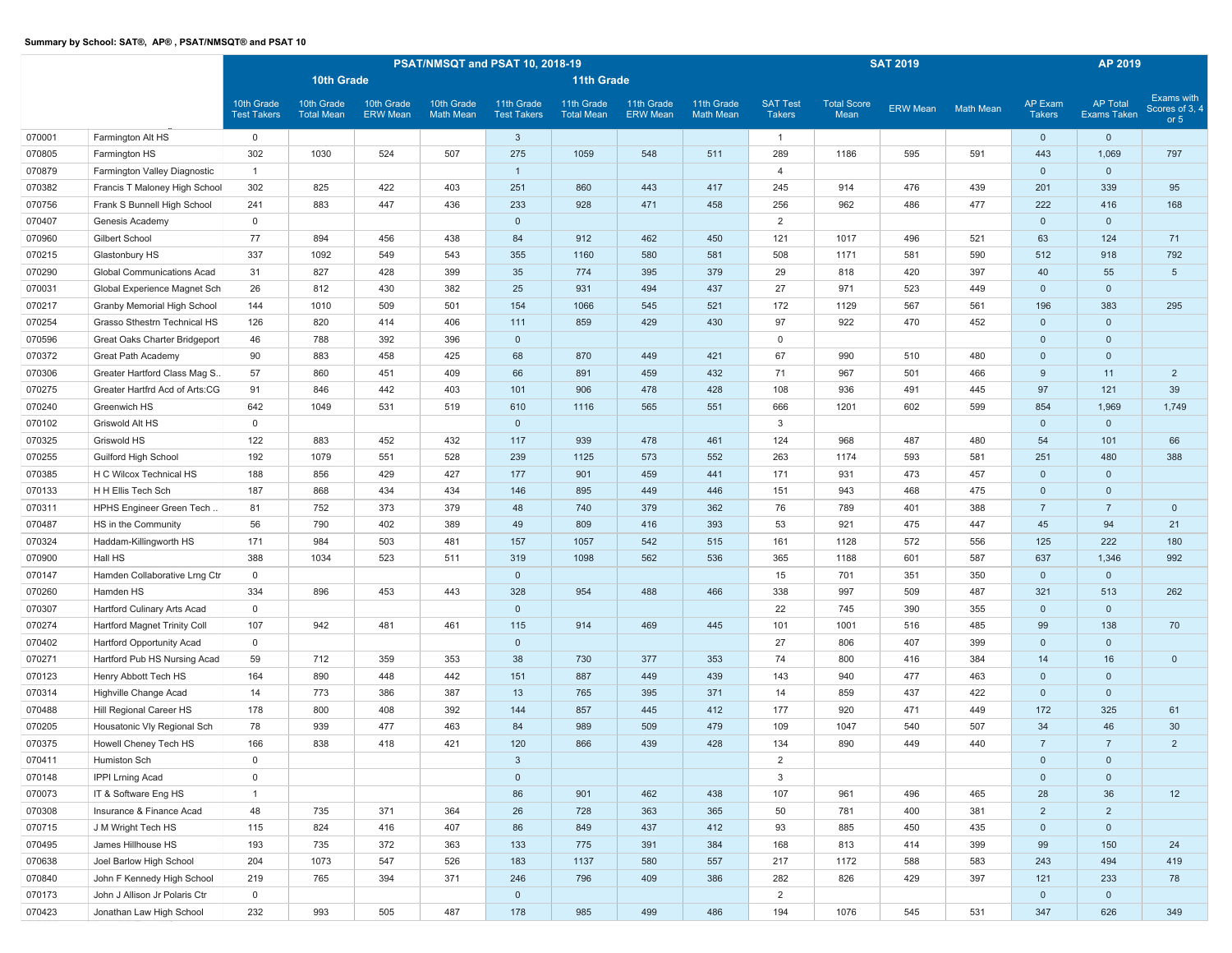|        |                               |                                  |                                 |                               |                                | PSAT/NMSQT and PSAT 10, 2018-19  |                                 |                               |                                |                                  |                            | <b>SAT 2019</b> |                  |                                 | AP 2019                               |                                        |
|--------|-------------------------------|----------------------------------|---------------------------------|-------------------------------|--------------------------------|----------------------------------|---------------------------------|-------------------------------|--------------------------------|----------------------------------|----------------------------|-----------------|------------------|---------------------------------|---------------------------------------|----------------------------------------|
|        |                               |                                  | 10th Grade                      |                               |                                |                                  | <b>11th Grade</b>               |                               |                                |                                  |                            |                 |                  |                                 |                                       |                                        |
|        |                               | 10th Grade<br><b>Test Takers</b> | 10th Grade<br><b>Total Mean</b> | 10th Grade<br><b>ERW</b> Mean | 10th Grade<br><b>Math Mean</b> | 11th Grade<br><b>Test Takers</b> | 11th Grade<br><b>Total Mean</b> | 11th Grade<br><b>ERW Mean</b> | 11th Grade<br><b>Math Mean</b> | <b>SAT Test</b><br><b>Takers</b> | <b>Total Score</b><br>Mean | <b>ERW Mean</b> | <b>Math Mean</b> | <b>AP Exam</b><br><b>Takers</b> | <b>AP Total</b><br><b>Exams Taken</b> | Exams with<br>Scores of 3, 4<br>or $5$ |
| 070424 | Joseph A Foran HS             | 222                              | 966                             | 493                           | 473                            | 207                              | 1004                            | 511                           | 493                            | 217                              | 1055                       | 534             | 521              | 316                             | 600                                   | 394                                    |
| 070312 | Journalism & Media Acad       | 44                               | 707                             | 360                           | 347                            | 31                               | 789                             | 409                           | 381                            | 56                               | 793                        | 409             | 384              | $5\phantom{.0}$                 | $5\phantom{.0}$                       | $\mathbf{0}$                           |
| 070135 | Killingly HS                  | 176                              | 908                             | 467                           | 441                            | 157                              | 929                             | 479                           | 450                            | 176                              | 992                        | 513             | 479              | 83                              | 126                                   | 76                                     |
| 070300 | Kinsella Magnet Sch Prfmng.   | 47                               | 769                             | 398                           | 371                            | 42                               | 844                             | 425                           | 419                            | 40                               | 872                        | 455             | 417              | $\overline{1}$                  | $\overline{2}$                        |                                        |
| 070194 | <b>LEARN Pathways Prog</b>    | $\mathbf{0}$                     |                                 |                               |                                | $\mathbf{0}$                     |                                 |                               |                                | $\overline{1}$                   |                            |                 |                  | $\overline{0}$                  | $\mathbf{0}$                          |                                        |
| 070223 | <b>LINKS Acad Glastonbury</b> | $\mathbf 0$                      |                                 |                               |                                | $\mathbf{0}$                     |                                 |                               |                                | 3                                |                            |                 |                  | $\overline{0}$                  | $\mathbf{0}$                          |                                        |
| 070280 | Law Govt Acad at HPS          | 46                               | 717                             | 355                           | 362                            | 30                               | 760                             | 392                           | 368                            | 70                               | 808                        | 399             | 409              | 11                              | 14                                    | $\overline{2}$                         |
| 070046 | Learning Acad at Bloomfield   | $\mathbf 0$                      |                                 |                               |                                | $\mathbf 0$                      |                                 |                               |                                | $\mathbf{1}$                     |                            |                 |                  | $\overline{0}$                  | $\mathbf 0$                           |                                        |
| 070342 | Ledyard High School           | 159                              | 929                             | 475                           | 454                            | 179                              | 968                             | 493                           | 475                            | 192                              | 1058                       | 538             | 520              | 90                              | 135                                   | 107                                    |
| 070807 | Lewis S Mills High School     | 194                              | 1013                            | 515                           | 499                            | 147                              | 1033                            | 531                           | 503                            | 187                              | 1149                       | 579             | 571              | 178                             | 304                                   | 222                                    |
| 070202 | Lincoln Acad                  | $\mathbf 0$                      |                                 |                               |                                | $\mathbf{0}$                     |                                 |                               |                                | $\mathbf{1}$                     |                            |                 |                  | $\overline{0}$                  | $\mathbf{0}$                          |                                        |
| 070355 | Litchfield HS                 | 58                               | 1018                            | 517                           | 501                            | 58                               | 1086                            | 557                           | 528                            | 74                               | 1099                       | 559             | 540              | 72                              | 123                                   | 101                                    |
| 070815 | Lyman Hall HS                 | 297                              | 924                             | 472                           | 452                            | 239                              | 983                             | 505                           | 478                            | 243                              | 1034                       | 528             | 506              | 146                             | 230                                   | 171                                    |
| 070340 | Lyman Memorial HS             | 74                               | 930                             | 476                           | 454                            | 77                               | 1004                            | 514                           | 490                            | 89                               | 1046                       | 526             | 520              | 63                              | 130                                   | 76                                     |
| 070600 | Lyme Old Lyme HS              | 101                              | 1041                            | 523                           | 518                            | 120                              | 1128                            | 570                           | 558                            | 117                              | 1159                       | 582             | 576              | 129                             | 231                                   | 200                                    |
| 070209 | MIJ Program                   | $\mathbf 0$                      |                                 |                               |                                | $\mathbf{0}$                     |                                 |                               |                                | 3                                |                            |                 |                  | $\overline{0}$                  | $\mathbf{0}$                          |                                        |
| 070380 | Manchester HS                 | 370                              | 845                             | 428                           | 417                            | 294                              | 925                             | 470                           | 455                            | 384                              | 966                        | 490             | 476              | 248                             | 395                                   | 230                                    |
| 070197 | Manchester Reg Acad           | $\mathbf 0$                      |                                 |                               |                                | $\mathbf 0$                      |                                 |                               |                                | 10                               | 797                        | 407             | 390              | $\mathbf 0$                     | $\mathbf{0}$                          |                                        |
| 070252 | Marine Sci Magnet HS          | 72                               | 997                             | 518                           | 479                            | 65                               | 1069                            | 562                           | 507                            | 60                               | 1153                       | 597             | 556              | 131                             | 295                                   | 187                                    |
| 070813 | Mark T Sheehan HS             | 181                              | 930                             | 476                           | 454                            | 196                              | 983                             | 505                           | 478                            | 194                              | 1028                       | 515             | 513              | 133                             | 196                                   | 155                                    |
| 070753 | Masuk HS                      | 235                              | 1041                            | 533                           | 508                            | 222                              | 1074                            | 548                           | 525                            | 235                              | 1135                       | 574             | 562              | 288                             | 525                                   | 412                                    |
| 070034 | Metro Learning Ctr Mgnt Sch   | 69                               | 844                             | 432                           | 412                            | 77                               | 914                             | 470                           | 444                            | 90                               | 965                        | 509             | 455              | 26                              | 26                                    | $\overline{7}$                         |
| 070503 | Metropolitan Business Acade   | 105                              | 808                             | 409                           | 399                            | 93                               | 841                             | 433                           | 409                            | 101                              | 883                        | 455             | 427              | 48                              | 48                                    | 11                                     |
| 070400 | Middletown HS                 | 326                              | 903                             | 459                           | 444                            | 290                              | 925                             | 473                           | 451                            | 305                              | 969                        | 497             | 472              | 426                             | 801                                   | 304                                    |
| 070599 | Montville High School         | 141                              | 914                             | 467                           | 448                            | 117                              | 938                             | 481                           | 457                            | 138                              | 1036                       | 526             | 510              | 79                              | 116                                   | 84                                     |
| 070105 | Morgan Sch                    | 139                              | 949                             | 484                           | 465                            | 146                              | 974                             | 505                           | 470                            | 144                              | 1034                       | 530             | 504              | 115                             | 244                                   | 140                                    |
| 070430 | Nathan Hale-Ray HS            | 89                               | 998                             | 524                           | 474                            | 77                               | 990                             | 519                           | 472                            | 70                               | 1059                       | 546             | 513              | 47                              | 77                                    | 57                                     |
| 070440 | Naugatuck High School         | 303                              | 861                             | 448                           | 413                            | 252                              | 915                             | 471                           | 444                            | 269                              | 950                        | 490             | 460              | 211                             | 300                                   | 143                                    |
| 070233 | New Begin Alt Prg             | $\mathbf 0$                      |                                 |                               |                                | $\mathbf 0$                      |                                 |                               |                                | $\overline{1}$                   |                            |                 |                  | $\mathbf 0$                     | $\mathbf{0}$                          |                                        |
| 070455 | New Britain HS                | 469                              | 778                             | 393                           | 384                            | 431                              | 808                             | 408                           | 400                            | 485                              | 868                        | 441             | 427              | 170                             | 260                                   | 107                                    |
| 070192 | New Britain Transition Ctr    | $\mathbf 0$                      |                                 |                               |                                | $\mathbf{1}$                     |                                 |                               |                                | 2                                |                            |                 |                  | $\overline{0}$                  | $\mathbf{0}$                          |                                        |
| 070465 | New Canaan HS                 | 190                              | 1153                            | 579                           | 574                            | 256                              | 1173                            | 594                           | 579                            | 302                              | 1234                       | 616             | 618              | 449                             | 1,073                                 | 929                                    |
| 070476 | New Fairfield HS              | 175                              | 1000                            | 512                           | 487                            | 180                              | 1043                            | 542                           | 501                            | 217                              | 1113                       | 569             | 544              | 231                             | 418                                   | 237                                    |
| 070281 | New Haven Acad                | 73                               | 776                             | 395                           | 381                            | 52                               | 871                             | 454                           | 417                            | 58                               | 936                        | 473             | 463              | 16                              | 19                                    | $5\phantom{.0}$                        |
| 070498 | New Haven Adult Edu Center    | $\mathbf 0$                      |                                 |                               |                                | $\mathbf 0$                      |                                 |                               |                                |                                  |                            |                 |                  | $\mathbf 0$                     | $\mathbf 0$                           |                                        |
| 070484 | New Horizon HS                | $\mathbf 0$                      |                                 |                               |                                | $\mathbf 0$                      |                                 |                               |                                | $\overline{4}$                   |                            |                 |                  | $\overline{2}$                  | $\overline{2}$                        |                                        |
| 070092 | New Light HS                  | $\mathbf 0$                      |                                 |                               |                                | $\mathbf 0$                      |                                 |                               |                                | $\overline{1}$                   |                            |                 |                  | $\mathbf 0$                     | $\mathbf{0}$                          |                                        |
| 070530 | New London HS                 | 137                              | 750                             | 372                           | 378                            | 118                              | 764                             | 386                           | 377                            | 163                              | 828                        | 418             | 410              | 78                              | 88                                    | 50                                     |
| 070379 | New London S and T            | 96                               | 949                             | 484                           | 465                            | 70                               | 968                             | 486                           | 481                            | 70                               | 1076                       | 544             | 532              | 108                             | 118                                   | 38                                     |
| 070545 | New Milford High School       | 304                              | 956                             | 487                           | 469                            | 316                              | 1014                            | 516                           | 499                            | 296                              | 1086                       | 553             | 534              | 345                             | 636                                   | 438                                    |
| 070525 | Newington High School         | 306                              | 965                             | 480                           | 485                            | 294                              | 1013                            | 515                           | 498                            | 311                              | 1080                       | 543             | 537              | 252                             | 438                                   | 314                                    |
| 070550 | Newtown HS                    | 361                              | 1053                            | 530                           | 524                            | 385                              | 1108                            | 562                           | 546                            | 400                              | 1123                       | 562             | 562              | 450                             | 825                                   | 659                                    |
| 070970 | Nonnewaug HS                  | 165                              | 948                             | 487                           | 461                            | 134                              | 992                             | 504                           | 487                            | 187                              | 1053                       | 532             | 520              | 244                             | 421                                   | 228                                    |
| 070563 | North Branford High School    | 135                              | 919                             | 473                           | 446                            | 125                              | 972                             | 501                           | 471                            | 126                              | 1030                       | 524             | 505              | 75                              | 110                                   | 84                                     |
| 070570 | North Haven High School       | 227                              | 926                             | 471                           | 456                            | 233                              | 989                             | 509                           | 480                            | 245                              | 1067                       | 539             | 529              | 183                             | 309                                   | 229                                    |
| 070962 | Northwestern Regional HS      | 178                              | 1027                            | 524                           | 503                            | 153                              | 1067                            | 536                           | 531                            | 188                              | 1137                       | 569             | 568              | 115                             | 183                                   | 169                                    |
| 070580 | Norwalk High School           | 413                              | 875                             | 443                           | 431                            | 330                              | 937                             | 477                           | 460                            | 383                              | 981                        | 498             | 483              | 350                             | 580                                   | 317                                    |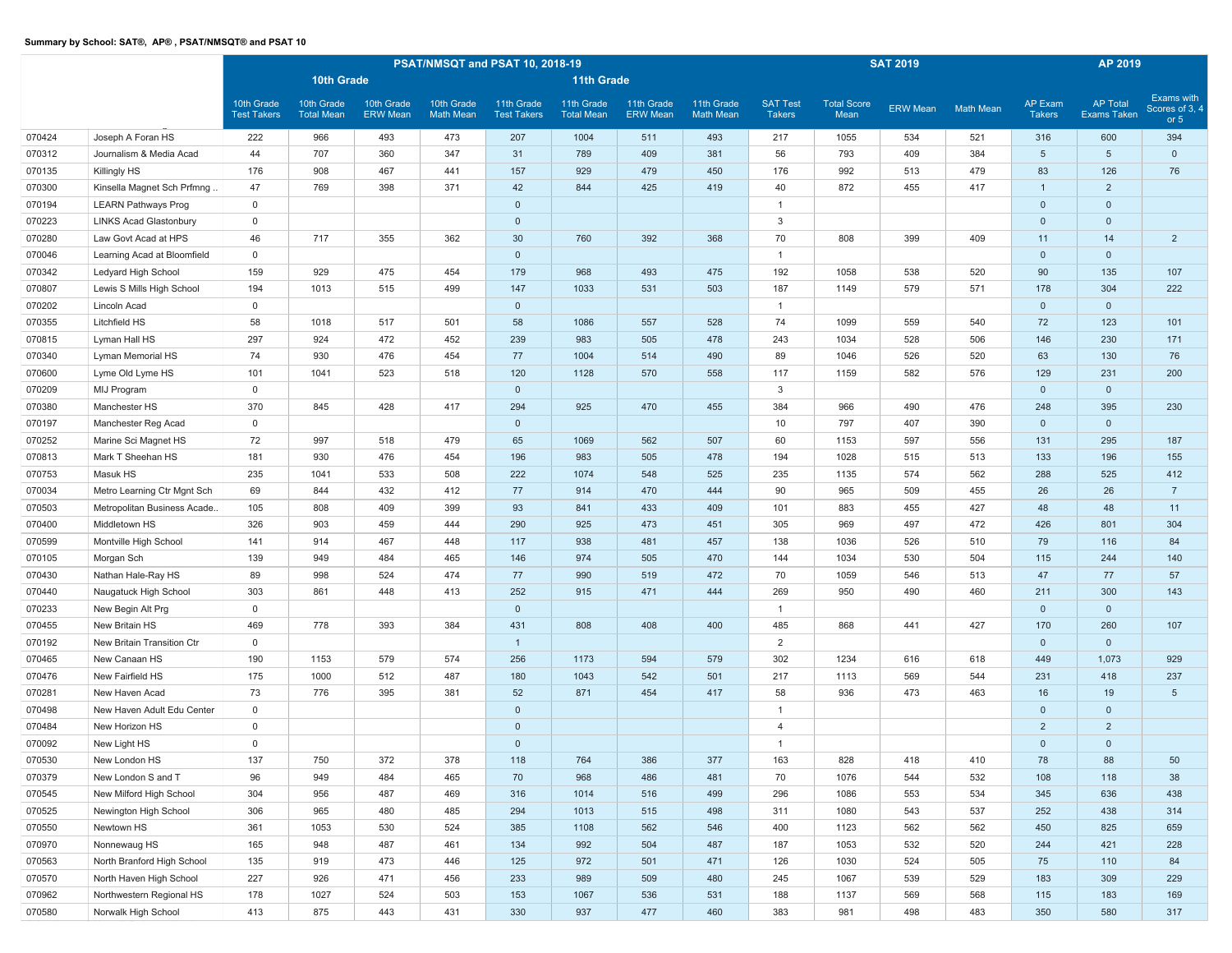|        |                             |                                  | PSAT/NMSQT and PSAT 10, 2018-19<br>10th Grade<br><b>11th Grade</b> |                               |                                |                                  |                                 |                               |                                |                                  |                            | <b>SAT 2019</b> |                  |                                 | AP 2019                               |                                        |
|--------|-----------------------------|----------------------------------|--------------------------------------------------------------------|-------------------------------|--------------------------------|----------------------------------|---------------------------------|-------------------------------|--------------------------------|----------------------------------|----------------------------|-----------------|------------------|---------------------------------|---------------------------------------|----------------------------------------|
|        |                             |                                  |                                                                    |                               |                                |                                  |                                 |                               |                                |                                  |                            |                 |                  |                                 |                                       |                                        |
|        |                             | 10th Grade<br><b>Test Takers</b> | 10th Grade<br><b>Total Mean</b>                                    | 10th Grade<br><b>ERW Mean</b> | 10th Grade<br><b>Math Mean</b> | 11th Grade<br><b>Test Takers</b> | 11th Grade<br><b>Total Mean</b> | 11th Grade<br><b>ERW Mean</b> | 11th Grade<br><b>Math Mean</b> | <b>SAT Test</b><br><b>Takers</b> | <b>Total Score</b><br>Mean | ERW Mean        | <b>Math Mean</b> | <b>AP Exam</b><br><b>Takers</b> | <b>AP Total</b><br><b>Exams Taken</b> | Exams with<br>Scores of 3, 4<br>or $5$ |
| 070576 | Norwalk Pathways Acad       | $\mathbf 0$                      |                                                                    |                               |                                | $\overline{0}$                   |                                 |                               |                                | 6                                |                            |                 |                  | $\overline{0}$                  | $\mathbf 0$                           |                                        |
| 070590 | Norwich Free Acad           | 516                              | 890                                                                | 452                           | 438                            | 535                              | 950                             | 482                           | 468                            | 542                              | 984                        | 497             | 487              | 145                             | 215                                   | 167                                    |
| 070595 | Norwich Tech HS             | 173                              | 871                                                                | 439                           | 432                            | 139                              | 898                             | 456                           | 442                            | 147                              | 951                        | 480             | 471              | $\overline{0}$                  | $\mathbf 0$                           |                                        |
| 070605 | Old Saybrook HS             | 101                              | 971                                                                | 499                           | 472                            | 119                              | 1007                            | 514                           | 494                            | 106                              | 1153                       | 584             | 569              | 89                              | 146                                   | 111                                    |
| 070793 | Oliver Wolcott Tech HS      | 137                              | 838                                                                | 421                           | 417                            | 150                              | 880                             | 446                           | 434                            | 163                              | 929                        | 472             | 457              | $\overline{0}$                  | $\mathbf 0$                           |                                        |
| 070388 | Orville H Platt High School | 235                              | 813                                                                | 412                           | 401                            | 188                              | 838                             | 434                           | 405                            | 217                              | 902                        | 464             | 438              | 244                             | 358                                   | 47                                     |
| 070929 | Oxford HS                   | 138                              | 995                                                                | 512                           | 484                            | 129                              | 985                             | 507                           | 478                            | 156                              | 1062                       | 541             | 521              | 116                             | 201                                   | 149                                    |
| 070293 | PACE Program                | $\mathsf 0$                      |                                                                    |                               |                                | $\mathbf{0}$                     |                                 |                               |                                | 6                                |                            |                 |                  | $\overline{0}$                  | $\mathbf 0$                           |                                        |
| 070419 | PACE at WHHS                | $\mathbf 0$                      |                                                                    |                               |                                | $\mathbf 0$                      |                                 |                               |                                | 5                                |                            |                 |                  | $\overline{0}$                  | $\mathbf 0$                           |                                        |
| 070176 | <b>PM Panthers</b>          | $\mathsf 0$                      |                                                                    |                               |                                | $\mathbf 0$                      |                                 |                               |                                | $\overline{1}$                   |                            |                 |                  | $\overline{0}$                  | $\mathbf 0$                           |                                        |
| 070009 | Palmer Acad                 | $\mathsf 0$                      |                                                                    |                               |                                | $\mathbf 0$                      |                                 |                               |                                | $\overline{4}$                   |                            |                 |                  | $\mathbf 0$                     | $\mathbf 0$                           |                                        |
| 070093 | Parish Hill High Middle Sch | 29                               | 987                                                                | 505                           | 482                            | 27                               | 986                             | 494                           | 491                            | 40                               | 991                        | 497             | 494              | 35                              | 72                                    | 30                                     |
| 070143 | Path Acad                   | $\mathsf 0$                      |                                                                    |                               |                                | $\mathbf 0$                      |                                 |                               |                                | 8                                |                            |                 |                  | $\mathbf 0$                     | $\mathbf 0$                           |                                        |
| 070394 | Pathways                    | $\mathbf 0$                      |                                                                    |                               |                                | $\mathbf 0$                      |                                 |                               |                                | 6                                |                            |                 |                  | $\mathbf 0$                     | $\mathsf 0$                           |                                        |
| 070304 | Pathways Acad of Tech & Des | 108                              | 864                                                                | 441                           | 424                            | 78                               | 912                             | 470                           | 443                            | 92                               | 914                        | 465             | 449              | 84                              | 123                                   | 60                                     |
| 070080 | Pine Meadow Acad            | $\mathsf 0$                      |                                                                    |                               |                                | $\mathbf 0$                      |                                 |                               |                                | 5                                |                            |                 |                  | $\overline{0}$                  | $\mathbf{0}$                          |                                        |
| 070090 | Plainfield HS               | 137                              | 879                                                                | 449                           | 429                            | 150                              | 891                             | 464                           | 427                            | 154                              | 939                        | 486             | 453              | 53                              | 76                                    | 35                                     |
| 070610 | Plainville HS               | 160                              | 918                                                                | 462                           | 455                            | 145                              | 974                             | 494                           | 480                            | 178                              | 1031                       | 517             | 514              | 93                              | 132                                   | 99                                     |
| 070426 | Platt Technical High School | 202                              | 842                                                                | 421                           | 421                            | 170                              | 866                             | 440                           | 426                            | 181                              | 927                        | 476             | 451              | $\overline{0}$                  | $\mathbf 0$                           |                                        |
| 070685 | Pomperaug HS                | 270                              | 1021                                                               | 519                           | 502                            | 312                              | 1078                            | 546                           | 532                            | 293                              | 1145                       | 574             | 571              | 366                             | 730                                   | 570                                    |
| 070620 | Portland High School        | 96                               | 1009                                                               | 509                           | 500                            | 81                               | 1005                            | 508                           | 497                            | 98                               | 1123                       | 565             | 558              | 62                              | 107                                   | 86                                     |
| 070078 | Putnam Alt Lrng Sys         | $\mathsf 0$                      |                                                                    |                               |                                | $\mathbf 0$                      |                                 |                               |                                | $\overline{4}$                   |                            |                 |                  | $\mathbf 0$                     | $\mathbf 0$                           |                                        |
| 070630 | Putnam High School          | 59                               | 908                                                                | 468                           | 439                            | 54                               | 905                             | 471                           | 434                            | 74                               | 924                        | 480             | 444              | 40                              | 63                                    | 10                                     |
| 070136 | Quinebaug Middle Coll       | 39                               | 869                                                                | 455                           | 414                            | 46                               | 870                             | 454                           | 416                            | 37                               | 917                        | 484             | 433              | $\overline{0}$                  | $\mathbf 0$                           |                                        |
| 070162 | <b>REACH Conard HS</b>      | 6                                |                                                                    |                               |                                | $\overline{2}$                   |                                 |                               |                                | 14                               | 861                        | 424             | 437              | $\overline{2}$                  | $\overline{2}$                        |                                        |
| 070323 | Rham HS                     | 247                              | 1066                                                               | 540                           | 525                            | 229                              | 1116                            | 562                           | 554                            | 230                              | 1151                       | 574             | 576              | 233                             | 402                                   | 377                                    |
| 070214 | Ridgefield Alt HS           | $\mathbf 0$                      |                                                                    |                               |                                | $\mathbf 0$                      |                                 |                               |                                | 3                                |                            |                 |                  | $\overline{0}$                  | $\mathbf 0$                           |                                        |
| 070640 | Ridgefield HS               | 271                              | 1113                                                               | 567                           | 546                            | 261                              | 1177                            | 600                           | 576                            | 389                              | 1211                       | 609             | 602              | 526                             | 1,201                                 | 1,032                                  |
| 070514 | Riverside Education Acad    | 15                               | 600                                                                | 297                           | 303                            | 11                               | 587                             | 313                           | 275                            | 5                                |                            |                 |                  | $\mathbf 0$                     | $\mathbf 0$                           |                                        |
| 070141 | <b>Riverview Sch</b>        | $\mathsf 0$                      |                                                                    |                               |                                | $\mathbf{0}$                     |                                 |                               |                                | 5                                |                            |                 |                  | $\overline{0}$                  | $\mathbf 0$                           |                                        |
| 070435 | Robert E Fitch Sr HS        | 235                              | 911                                                                | 459                           | 452                            | 196                              | 974                             | 493                           | 482                            | 253                              | 1018                       | 516             | 503              | 192                             | 367                                   | 151                                    |
| 070645 | Rockville HS                | 186                              | 894                                                                | 454                           | 440                            | 180                              | 943                             | 480                           | 463                            | 198                              | 1008                       | 514             | 494              | 84                              | 101                                   | 81                                     |
| 070648 | Rocky Hill HS               | 187                              | 975                                                                | 493                           | 482                            | 176                              | 993                             | 506                           | 488                            | 182                              | 1057                       | 536             | 521              | 136                             | 244                                   | 178                                    |
| 079027 | Ross Woodward Sch           | $\mathsf 0$                      |                                                                    |                               |                                | $\mathbf{0}$                     |                                 |                               |                                | $\overline{1}$                   |                            |                 |                  | $\overline{0}$                  | $\mathbf{0}$                          |                                        |
| 070256 | <b>SPARK Prgm</b>           | $\mathbf 0$                      |                                                                    |                               |                                | $\mathbf 0$                      |                                 |                               |                                | 2                                |                            |                 |                  | $\overline{0}$                  | $\mathbf 0$                           |                                        |
| 070236 | <b>STEP</b>                 | $\mathsf 0$                      |                                                                    |                               |                                | $\mathbf 0$                      |                                 |                               |                                | $\overline{4}$                   |                            |                 |                  | $\mathbf 0$                     | $\mathbf 0$                           |                                        |
| 070218 | STEPS Bunnell High Sch      | $\mathbf 0$                      |                                                                    |                               |                                | $\mathbf 0$                      |                                 |                               |                                | 2                                |                            |                 |                  | $\mathbf 0$                     | $\mathbf 0$                           |                                        |
| 070069 | STRIVE-West Hartford        | $\mathsf 0$                      |                                                                    |                               |                                | $\overline{0}$                   |                                 |                               |                                | 5                                |                            |                 |                  | $\overline{0}$                  | $\mathbf 0$                           |                                        |
| 070432 | Sails at SHS                | $\mathbf 0$                      |                                                                    |                               |                                | $\mathbf 0$                      |                                 |                               |                                | $\overline{2}$                   |                            |                 |                  | $\mathbf{0}$                    | $\mathbf 0$                           |                                        |
| 070189 | Satellite Careers Acad      | $\mathsf 0$                      |                                                                    |                               |                                | $\mathbf{0}$                     |                                 |                               |                                | 45                               | 743                        | 380             | 363              | $\mathbf 0$                     | $\mathbf 0$                           |                                        |
| 070660 | Seymour High School         | 160                              | 935                                                                | 477                           | 458                            | 149                              | 978                             | 497                           | 481                            | 162                              | 1050                       | 528             | 522              | 140                             | 224                                   | 164                                    |
| 070665 | Shelton HS                  | 317                              | 950                                                                | 474                           | 476                            | 220                              | 1071                            | 540                           | 531                            | 356                              | 1077                       | 543             | 534              | 372                             | 597                                   | 434                                    |
| 070830 | Shepaug Valley HS           | 58                               | 986                                                                | 503                           | 483                            | 67                               | 1057                            | 542                           | 515                            | 67                               | 1064                       | 533             | 531              | 72                              | 129                                   | 94                                     |
| 070675 | Simsbury HS                 | 316                              | 1053                                                               | 539                           | 514                            | 339                              | 1114                            | 565                           | 549                            | 349                              | 1201                       | 604             | 597              | 475                             | 1,024                                 | 804                                    |
| 070062 | Solterra Academy            | $\mathsf 0$                      |                                                                    |                               |                                | $\mathbf 0$                      |                                 |                               |                                | $\overline{1}$                   |                            |                 |                  | $\overline{0}$                  | $\mathbf 0$                           |                                        |
| 070683 | Somers High School          | 111                              | 971                                                                | 497                           | 475                            | 91                               | 1046                            | 534                           | 513                            | 124                              | 1045                       | 524             | 521              | 70                              | 106                                   | 71                                     |
| 070433 | Soundbridge at BC           | $\mathsf 0$                      |                                                                    |                               |                                | $\overline{0}$                   |                                 |                               |                                | $\mathbf{1}$                     |                            |                 |                  | $\overline{2}$                  | $\mathbf{3}$                          |                                        |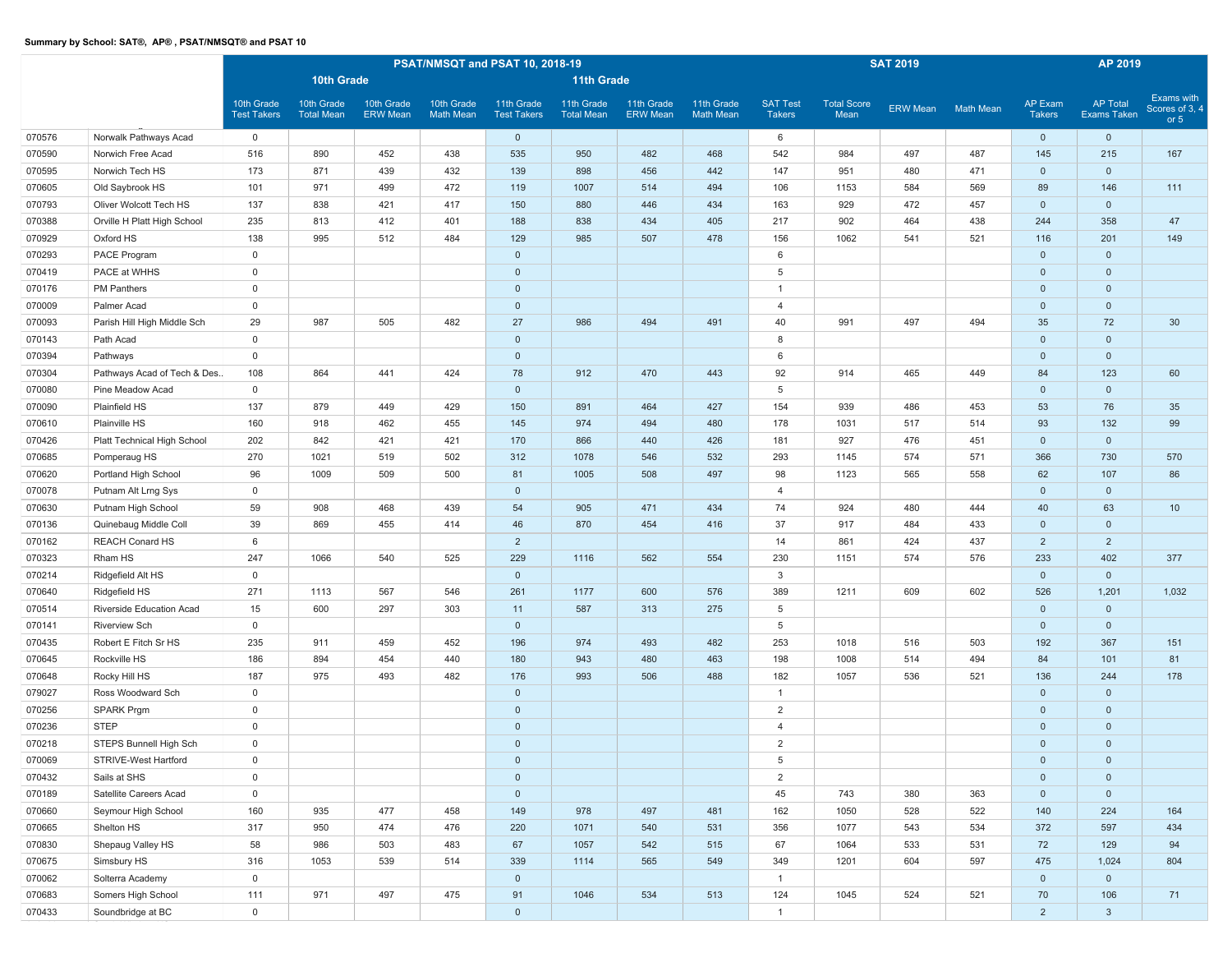|        |                                 |                                  |                                 |                               |                                | PSAT/NMSQT and PSAT 10, 2018-19  |                                 |                               |                                |                                  |                            | <b>SAT 2019</b> |                  |                                 | AP 2019                        |                                        |
|--------|---------------------------------|----------------------------------|---------------------------------|-------------------------------|--------------------------------|----------------------------------|---------------------------------|-------------------------------|--------------------------------|----------------------------------|----------------------------|-----------------|------------------|---------------------------------|--------------------------------|----------------------------------------|
|        |                                 |                                  | 10th Grade                      |                               |                                |                                  | <b>11th Grade</b>               |                               |                                |                                  |                            |                 |                  |                                 |                                |                                        |
|        |                                 | 10th Grade<br><b>Test Takers</b> | 10th Grade<br><b>Total Mean</b> | 10th Grade<br><b>ERW Mean</b> | 10th Grade<br><b>Math Mean</b> | 11th Grade<br><b>Test Takers</b> | 11th Grade<br><b>Total Mean</b> | 11th Grade<br><b>ERW Mean</b> | 11th Grade<br><b>Math Mean</b> | <b>SAT Test</b><br><b>Takers</b> | <b>Total Score</b><br>Mean | <b>ERW Mean</b> | <b>Math Mean</b> | <b>AP Exam</b><br><b>Takers</b> | <b>AP Total</b><br>Exams Taken | Exams with<br>Scores of 3, 4<br>or $5$ |
| 070700 | South Windsor HS                | 310                              | 1002                            | 502                           | 500                            | 310                              | 1055                            | 536                           | 520                            | 312                              | 1094                       | 554             | 541              | 341                             | 675                            | 582                                    |
| 070690 | Southington HS                  | 486                              | 962                             | 484                           | 477                            | 500                              | 1027                            | 523                           | 504                            | 444                              | 1084                       | 547             | 537              | 315                             | 602                            | 471                                    |
| 070291 | Sport and Medical Sciences A    | 97                               | 830                             | 420                           | 411                            | 101                              | 888                             | 440                           | 448                            | 99                               | 947                        | 473             | 474              | 42                              | 59                             | 28                                     |
| 070705 | Stafford High School            | 89                               | 950                             | 480                           | 470                            | 96                               | 981                             | 498                           | 484                            | 85                               | 1016                       | 515             | 500              | 46                              | 51                             | 24                                     |
| 070109 | <b>Stafford Tutoring Prog</b>   | $\mathsf 0$                      |                                 |                               |                                | $\mathbf{0}$                     |                                 |                               |                                | $\overline{1}$                   |                            |                 |                  | $\mathbf 0$                     | $\mathbf 0$                    |                                        |
| 070746 | <b>Stamford Academy</b>         | $\mathbf 0$                      |                                 |                               |                                | $\mathbf 0$                      |                                 |                               |                                | 26                               | 752                        | 377             | 375              | $\mathbf 0$                     | $\mathbf 0$                    |                                        |
| 070750 | Stamford High School            | 369                              | 904                             | 456                           | 448                            | 383                              | 939                             | 477                           | 462                            | 377                              | 987                        | 497             | 489              | 301                             | 495                            | 318                                    |
| 070920 | Staples HS                      | 455                              | 1119                            | 564                           | 555                            | 272                              | 1184                            | 596                           | 588                            | 464                              | 1234                       | 618             | 617              | 586                             | 1,272                          | 1,160                                  |
| 070876 | State Street Sch                | $\mathbf 0$                      |                                 |                               |                                | $\mathbf 0$                      |                                 |                               |                                | 3                                |                            |                 |                  | $\mathbf 0$                     | $\mathbf 0$                    |                                        |
| 070126 | Stevens Alt HS                  | $\mathbf 0$                      |                                 |                               |                                | $\mathbf{0}$                     |                                 |                               |                                | 13                               | 717                        | 366             | 351              | $\mathbf 0$                     | $\mathbf{0}$                   |                                        |
| 070607 | Stonington HS                   | 156                              | 1030                            | 523                           | 508                            | 151                              | 1058                            | 541                           | 517                            | 166                              | 1078                       | 543             | 535              | 158                             | 289                            | 232                                    |
| 070755 | Stratford HS                    | 251                              | 872                             | 447                           | 425                            | 220                              | 905                             | 468                           | 437                            | 212                              | 969                        | 493             | 476              | 200                             | 342                            | 151                                    |
| 070377 | Success Acad                    | $\mathbf 0$                      |                                 |                               |                                | $\mathbf 0$                      |                                 |                               |                                | 8                                |                            |                 |                  | $\mathbf{0}$                    | $\mathbf 0$                    |                                        |
| 070760 | Suffield HS                     | 189                              | 988                             | 504                           | 484                            | 172                              | 1039                            | 532                           | 507                            | 211                              | 1119                       | 569             | 550              | 245                             | 459                            | 333                                    |
| 070417 | TA                              | $\mathbf 0$                      |                                 |                               |                                | $\mathbf{0}$                     |                                 |                               |                                | 12                               | 785                        | 388             | 398              | $\mathbf 0$                     | $\mathbf 0$                    |                                        |
| 070413 | TASK at Bethel High School      | $\mathbf 0$                      |                                 |                               |                                | $\mathbf 0$                      |                                 |                               |                                | $\overline{4}$                   |                            |                 |                  | $\mathbf 0$                     | $\mathbf 0$                    |                                        |
| 070770 | Terryville HS                   | 90                               | 891                             | 457                           | 434                            | 83                               | 955                             | 483                           | 472                            | 117                              | 1006                       | 505             | 501              | 120                             | 223                            | 103                                    |
| 070516 | The Sound Sch                   | 64                               | 851                             | 434                           | 417                            | 76                               | 921                             | 474                           | 446                            | 74                               | 969                        | 495             | 474              | 42                              | 52                             | 11                                     |
| 070975 | The Woodstock Academy           | 243                              | 962                             | 489                           | 473                            | 280                              | 1008                            | 503                           | 505                            | 344                              | 1079                       | 537             | 542              | 236                             | 411                            | 320                                    |
| 070104 | Therapeutic Day Prog            | $\mathbf 0$                      |                                 |                               |                                | $\mathbf 0$                      |                                 |                               |                                | 16                               | 791                        | 419             | 372              | $\mathbf 0$                     | $\mathbf 0$                    |                                        |
| 070292 | Therapeutic Edu Prog            | $\mathbf 0$                      |                                 |                               |                                | $\mathbf 0$                      |                                 |                               |                                | $\overline{2}$                   |                            |                 |                  | $\mathbf 0$                     | $\mathbf 0$                    |                                        |
| 070775 | Thomaston High School           | 68                               | 993                             | 502                           | 491                            | 47                               | 1000                            | 511                           | 490                            | 68                               | 1056                       | 540             | 516              | 38                              | 49                             | 23                                     |
| 070594 | Three Rivers Mid Coll HS        | $\overline{1}$                   |                                 |                               |                                | 33                               | 986                             | 506                           | 481                            | 35                               | 976                        | 508             | 468              | $\mathbf 0$                     | $\mathbf 0$                    |                                        |
| 070792 | <b>Tolland High School</b>      | 208                              | 996                             | 507                           | 489                            | 197                              | 1061                            | 540                           | 521                            | 193                              | 1151                       | 572             | 579              | 86                              | 122                            | 91                                     |
| 070795 | <b>Torrington High School</b>   | 197                              | 885                             | 454                           | 431                            | 119                              | 901                             | 454                           | 447                            | 192                              | 954                        | 483             | 470              | 79                              | 131                            | 45                                     |
| 070565 | <b>Tourtellotte Memorial HS</b> | 45                               | 889                             | 442                           | 447                            | 40                               | 937                             | 481                           | 457                            | 64                               | 981                        | 497             | 483              | 46                              | 49                             | 18                                     |
| 070063 | <b>Trumbull Alt Sch</b>         | $\mathbf 0$                      |                                 |                               |                                | $\mathbf 0$                      |                                 |                               |                                | 2                                |                            |                 |                  | $\mathbf 0$                     | $\mathbf 0$                    |                                        |
| 070800 | Trumbull HS                     | 514                              | 1002                            | 502                           | 500                            | 448                              | 1078                            | 547                           | 531                            | 522                              | 1148                       | 572             | 576              | 635                             | 1,190                          | 850                                    |
| 070326 | Univ HS of Science Engnring     | 104                              | 953                             | 480                           | 473                            | 105                              | 1054                            | 526                           | 528                            | 92                               | 1039                       | 522             | 517              | 34                              | 48                             | 24                                     |
| 070150 | Valley Regional High School     | 130                              | 982                             | 512                           | 470                            | 134                              | 1054                            | 542                           | 512                            | 138                              | 1081                       | 556             | 525              | 131                             | 248                            | 151                                    |
| 070405 | Vinal Technical High School     | 99                               | 825                             | 418                           | 407                            | 103                              | 848                             | 431                           | 416                            | 115                              | 899                        | 458             | 441              | $\overline{4}$                  | $\overline{7}$                 |                                        |
| 070416 | Virtual Learning Acad           | $\mathbf 0$                      |                                 |                               |                                | $\mathbf 0$                      |                                 |                               |                                | $\overline{1}$                   |                            |                 |                  | $\overline{0}$                  | $\mathbf 0$                    |                                        |
| 070185 | Virtual Learning Acad Prgm      | $\mathbf 0$                      |                                 |                               |                                | $\mathbf 0$                      |                                 |                               |                                | 6                                |                            |                 |                  | $\mathbf 0$                     | $\mathbf 0$                    |                                        |
| 070910 | W Haven HS                      | 306                              | 852                             | 426                           | 426                            | 330                              | 873                             | 446                           | 428                            | 339                              | 928                        | 479             | 449              | 169                             | 271                            | 150                                    |
| 070251 | WRHS Alt Ed Prgm                | $\mathbf 0$                      |                                 |                               |                                | $\mathbf 0$                      |                                 |                               |                                | -1                               |                            |                 |                  | $\mathbf 0$                     | $\mathbf 0$                    |                                        |
| 070156 | Walter Fitzgerald Camp          | $\mathbf 0$                      |                                 |                               |                                | $\mathbf 0$                      |                                 |                               |                                | 6                                |                            |                 |                  | $\mathbf 0$                     | $\mathbf 0$                    |                                        |
| 070360 | Wamogo Regional HS              | 93                               | 928                             | 479                           | 449                            | 101                              | 990                             | 514                           | 477                            | 86                               | 1053                       | 543             | 510              | 50                              | 70                             | 49                                     |
| 070855 | Warren F Kaynor Technical HS    | 202                              | 913                             | 465                           | 448                            | 185                              | 934                             | 478                           | 456                            | 185                              | 946                        | 480             | 466              | $\mathbf{0}$                    | $\mathbf 0$                    |                                        |
| 070070 | Warren Harding HS               | $\overline{1}$                   |                                 |                               |                                | 193                              | 717                             | 368                           | 349                            | 268                              | 772                        | 405             | 367              | 116                             | 124                            | 40                                     |
| 070864 | Waterbury Adult Cont Edu        | $\mathbf 0$                      |                                 |                               |                                | $\overline{0}$                   |                                 |                               |                                | $\overline{1}$                   |                            |                 |                  | $\overline{0}$                  | $\mathbf{0}$                   |                                        |
| 070867 | Waterbury Arts Magnet School    | 117                              | 874                             | 457                           | 417                            | 106                              | 893                             | 471                           | 422                            | 123                              | 969                        | 513             | 456              | 77                              | 117                            | 37                                     |
| 070863 | Waterbury Career Acad HS        | 198                              | 877                             | 458                           | 419                            | 180                              | 920                             | 470                           | 450                            | 208                              | 936                        | 483             | 453              | 116                             | 173                            | 54                                     |
| 070873 | Waterford High School           | 196                              | 973                             | 492                           | 481                            | 85                               | 1095                            | 559                           | 535                            | 199                              | 1061                       | 539             | 522              | 116                             | 195                            | 167                                    |
| 070882 | Watertown High School           | 171                              | 918                             | 477                           | 440                            | 193                              | 957                             | 496                           | 461                            | 213                              | 1005                       | 516             | 489              | 138                             | 274                            | 164                                    |
| 070883 | Westbrook High School           | 32                               | 1030                            | 535                           | 495                            | 47                               | 1055                            | 538                           | 517                            | 56                               | 1080                       | 553             | 527              | 56                              | 69                             | 45                                     |
| 070751 | Westhill High School            | 436                              | 897                             | 451                           | 446                            | 437                              | 943                             | 479                           | 464                            | 476                              | 999                        | 503             | 496              | 513                             | 1,051                          | 774                                    |
| 070913 | Weston HS                       | 198                              | 1123                            | 565                           | 558                            | 167                              | 1153                            | 582                           | 571                            | 183                              | 1228                       | 616             | 611              | 287                             | 712                            | 608                                    |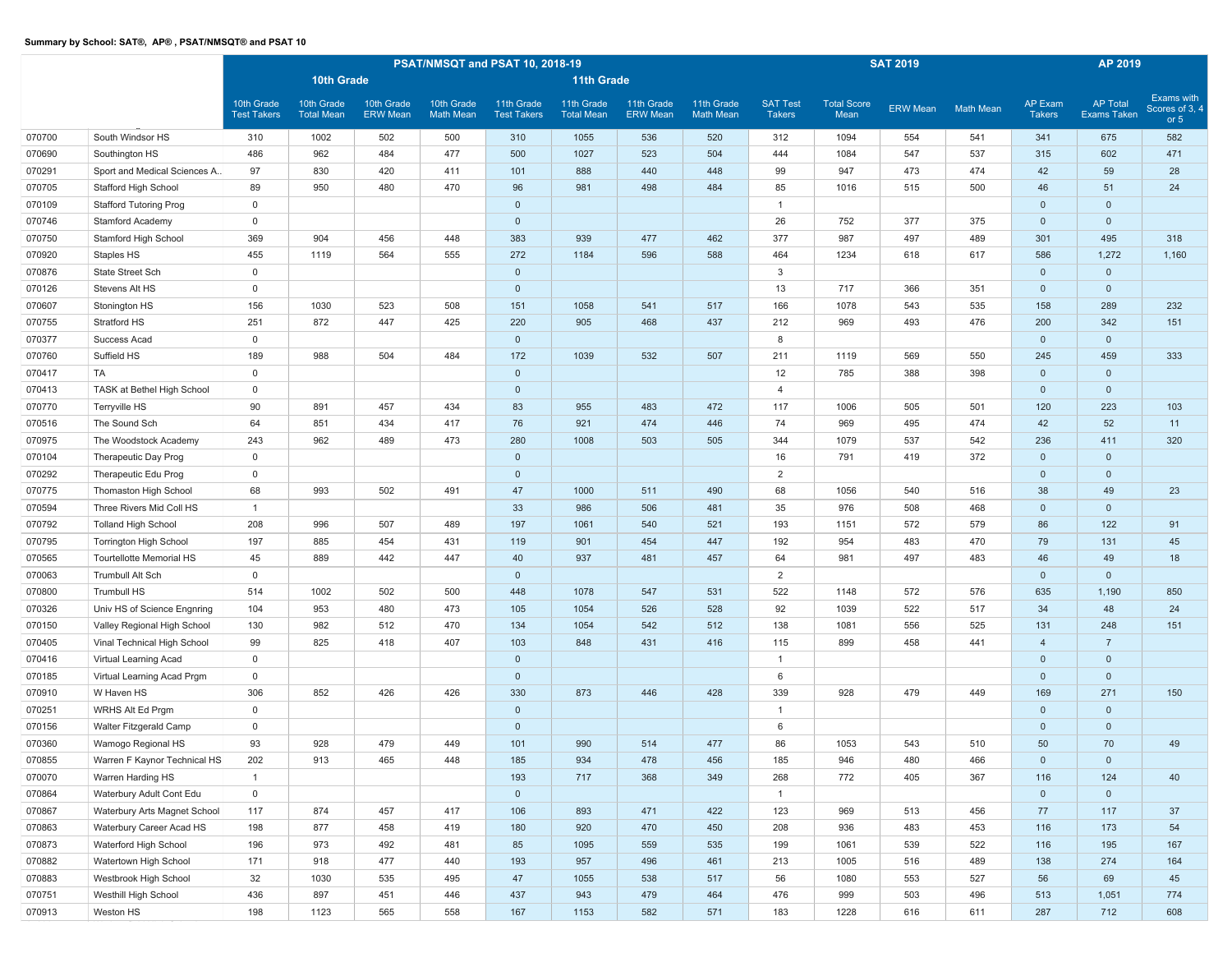|        |                             |                                  |                                 |                               | PSAT/NMSQT and PSAT 10, 2018-19 |                                  |                                 |                               |                         |                                  |                            | <b>SAT 2019</b> |           |                          | AP 2019                               |                                               |
|--------|-----------------------------|----------------------------------|---------------------------------|-------------------------------|---------------------------------|----------------------------------|---------------------------------|-------------------------------|-------------------------|----------------------------------|----------------------------|-----------------|-----------|--------------------------|---------------------------------------|-----------------------------------------------|
|        |                             |                                  | 10th Grade                      |                               |                                 |                                  | 11th Grade                      |                               |                         |                                  |                            |                 |           |                          |                                       |                                               |
|        |                             | 10th Grade<br><b>Test Takers</b> | 10th Grade<br><b>Total Mean</b> | 10th Grade<br><b>ERW Mean</b> | 10th Grade<br><b>Math Mean</b>  | 11th Grade<br><b>Test Takers</b> | 11th Grade<br><b>Total Mean</b> | 11th Grade<br><b>ERW</b> Mean | 11th Grade<br>Math Mean | <b>SAT Test</b><br><b>Takers</b> | <b>Total Score</b><br>Mean | <b>ERW Mean</b> | Math Mean | AP Exam<br><b>Takers</b> | <b>AP Total</b><br><b>Exams Taken</b> | <b>Exams with</b><br>Scores of 3, 4<br>or $5$ |
| 070925 | Wethersfield High School    | 260                              | 1000                            | 503                           | 497                             | 265                              | 996                             | 502                           | 495                     | 282                              | 1047                       | 528             | 519       | 159                      | 225                                   | 176                                           |
| 070575 | Wheeler Middle High School  | 40                               | 1008                            | 528                           | 480                             | 46                               | 1065                            | 551                           | 514                     | 42                               | 1025                       | 516             | 509       | 30                       | 43                                    | 32                                            |
| 070178 | Whitney HS North            | $\Omega$                         |                                 |                               |                                 | $\mathbf{0}$                     |                                 |                               |                         | 15                               | 696                        | 326             | 370       | $\mathbf{0}$             | $\Omega$                              |                                               |
| 070520 | Wilbur Cross HS             | 354                              | 814                             | 418                           | 396                             | 261                              | 820                             | 419                           | 402                     | 324                              | 902                        | 461             | 442       | 234                      | 463                                   | 226                                           |
| 070438 | Wilbur Cross Self Contained | $\mathbf 0$                      |                                 |                               |                                 | $\mathbf{0}$                     |                                 |                               |                         |                                  |                            |                 |           | $\overline{0}$           | $\mathbf{0}$                          |                                               |
| 070870 | Wilby HS                    | 218                              | 694                             | 355                           | 339                             | 207                              | 742                             | 382                           | 360                     | 235                              | 795                        | 414             | 381       | 63                       | 103                                   | 19                                            |
| 070938 | Wilton High School          | 344                              | 1113                            | 567                           | 546                             | 301                              | 1164                            | 594                           | 570                     | 294                              | 1218                       | 618             | 601       | 331                      | 704                                   | 632                                           |
| 070930 | Windham HS                  | 141                              | 793                             | 399                           | 394                             | 108                              | 807                             | 414                           | 393                     | 121                              | 847                        | 432             | 415       | 20                       | 31                                    | 20                                            |
| 070935 | Windham Technical High Sch  | 96                               | 850                             | 424                           | 426                             | 105                              | 856                             | 437                           | 419                     | 88                               | 923                        | 466             | 457       | $\overline{4}$           | $\overline{4}$                        |                                               |
| 070227 | Windrose                    | $\mathbf 0$                      |                                 |                               |                                 | $\mathbf{0}$                     |                                 |                               |                         | 8                                |                            |                 |           | $\mathbf{0}$             | $\mathbf{0}$                          |                                               |
| 070950 | Windsor High School         | 256                              | 879                             | 445                           | 434                             | 255                              | 905                             | 462                           | 443                     | 269                              | 989                        | 505             | 484       | 264                      | 447                                   | 254                                           |
| 070955 | Windsor Locks HS            | 95                               | 872                             | 445                           | 427                             | 95                               | 925                             | 480                           | 445                     | 109                              | 1008                       | 509             | 498       | 98                       | 175                                   | 86                                            |
| 070871 | Wolcott HS                  | 158                              | 932                             | 475                           | 457                             | 191                              | 999                             | 505                           | 494                     | 198                              | 1035                       | 524             | 511       | 153                      | 158                                   | 115                                           |
| 070014 | Woodland Reg HS             | 153                              | 962                             | 491                           | 471                             | 37                               | 1134                            | 578                           | 556                     | 164                              | 1074                       | 543             | 532       | 150                      | 225                                   | 165                                           |
| 070068 | Woodland Sch                | $\mathbf{0}$                     |                                 |                               |                                 | $\mathbf{0}$                     |                                 |                               |                         |                                  |                            |                 |           | $\mathbf{0}$             | $\mathbf{0}$                          |                                               |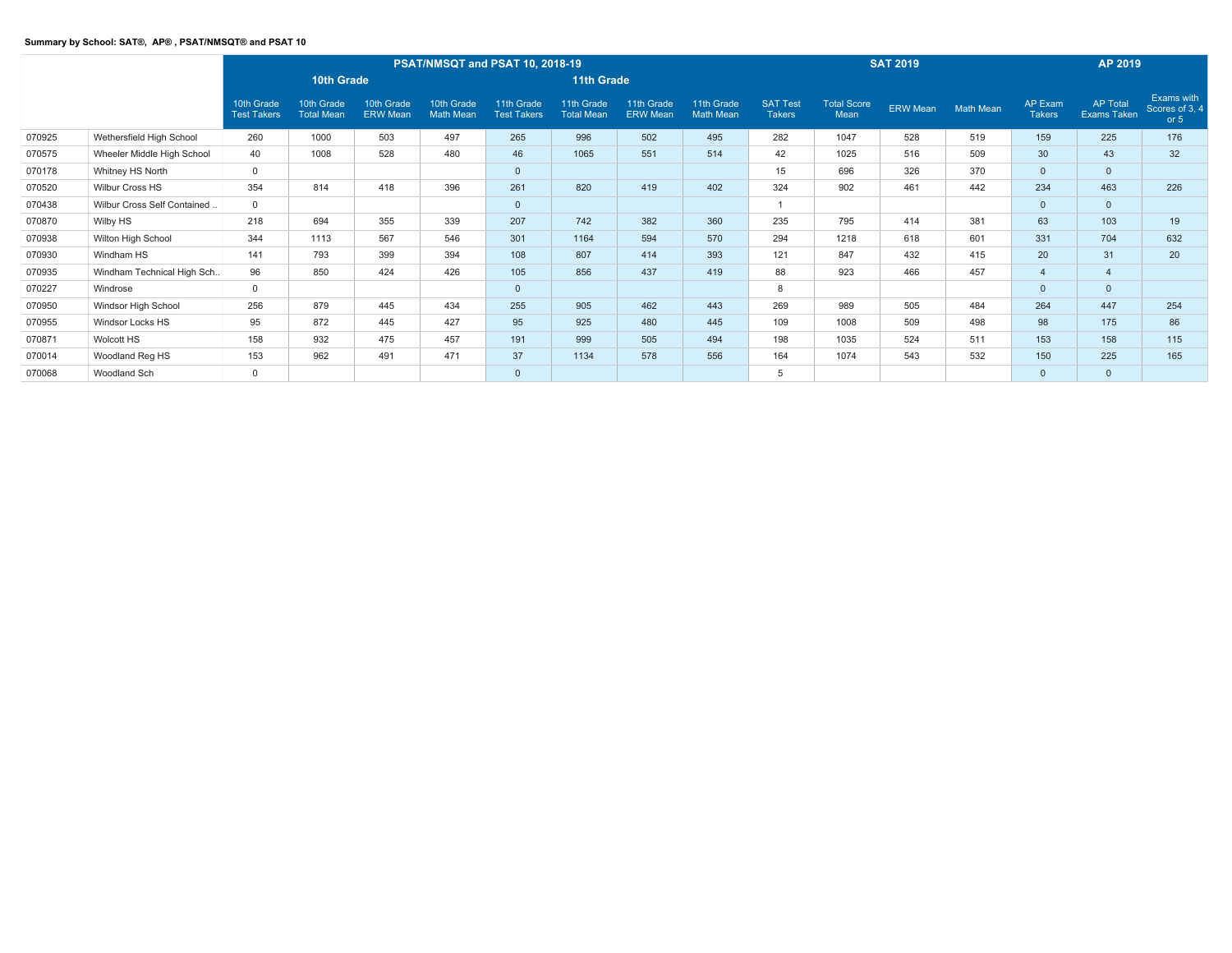|        |                                      |                                           |                                |                                 |                               |                                           | PSAT 8/9, 2018-19              |                                 |                               |                                           |                                |                                 |                               |
|--------|--------------------------------------|-------------------------------------------|--------------------------------|---------------------------------|-------------------------------|-------------------------------------------|--------------------------------|---------------------------------|-------------------------------|-------------------------------------------|--------------------------------|---------------------------------|-------------------------------|
|        |                                      | 7th Grade<br><b>Test</b><br><b>Takers</b> | 7th Grade<br><b>Total Mean</b> | 7th Grade<br><b>ERW</b><br>Mean | 7th Grade<br><b>Math Mean</b> | 8th Grade<br><b>Test</b><br><b>Takers</b> | 8th Grade<br><b>Total Mean</b> | 8th Grade<br><b>ERW</b><br>Mean | 8th Grade<br><b>Math Mean</b> | 9th Grade<br><b>Test</b><br><b>Takers</b> | 9th Grade<br><b>Total Mean</b> | 9th Grade<br><b>ERW</b><br>Mean | 9th Grade<br><b>Math Mean</b> |
| 070927 | <b>ACT Magnet High School</b>        | 0                                         |                                |                                 |                               | $\mathbf{0}$                              |                                |                                 |                               | 30                                        | 805                            | 393                             | 412                           |
| 070471 | Acad of Aerospace & Engnrng          | $\mathsf{O}$                              |                                |                                 |                               | $\mathbf{0}$                              |                                |                                 |                               | 120                                       | 829                            | 424                             | 405                           |
| 070949 | Acad of Sci & Innovation             | 0                                         |                                |                                 |                               | $\pmb{0}$                                 |                                |                                 |                               | 106                                       | 798                            | 407                             | 391                           |
| 070121 | Alternative Ctr for Excellence       | 0                                         |                                |                                 |                               | $\mathbf 0$                               |                                |                                 |                               | 14                                        | 751                            | 388                             | 363                           |
| 070000 | Ansonia High School                  | 0                                         |                                |                                 |                               | $\mathbf 0$                               |                                |                                 |                               | 132                                       | 782                            | 396                             | 386                           |
| 079088 | Ansonia Middle School                | $\mathsf{O}$                              |                                |                                 |                               | 155                                       | 736                            | 378                             | 359                           | $\mathbf{0}$                              |                                |                                 |                               |
| 079078 | Augusta L Troup Sch                  | 0                                         |                                |                                 |                               | 43                                        | 687                            | 347                             | 341                           | $\mathsf{O}$                              |                                |                                 |                               |
| 079065 | <b>Barnard Environmental Studies</b> | $\mathsf{O}$                              |                                |                                 |                               | 37                                        | 672                            | 348                             | 324                           | 0                                         |                                |                                 |                               |
| 079117 | <b>Bedford Middle School</b>         | 0                                         |                                |                                 |                               | 282                                       | 1049                           | 519                             | 529                           | 0                                         |                                |                                 |                               |
| 079066 | Beecher ES                           | $\mathsf{O}$                              |                                |                                 |                               | 39                                        | 676                            | 345                             | 331                           | 0                                         |                                |                                 |                               |
| 079028 | Benjamin Jepson Magnet Sch           | $\mathsf{O}$                              |                                |                                 |                               | 41                                        | 696                            | 354                             | 343                           | 0                                         |                                |                                 |                               |
| 070020 | Berlin High School                   | 0                                         |                                |                                 |                               | $\mathbf{0}$                              |                                |                                 |                               | 213                                       | 903                            | 453                             | 450                           |
| 070025 | <b>Bethel High School</b>            | 0                                         |                                |                                 |                               | 40                                        | 991                            | 505                             | 486                           | 203                                       | 975                            | 499                             | 476                           |
| 079012 | Betsy Ross Arts Magnet School        | $\mathbf 0$                               |                                |                                 |                               | 120                                       | 763                            | 392                             | 371                           | 0                                         |                                |                                 |                               |
| 079029 | Bishop Woods Sch                     | 0                                         |                                |                                 |                               | 47                                        | 734                            | 364                             | 370                           | 0                                         |                                |                                 |                               |
| 070030 | <b>Bloomfield HS</b>                 | 0                                         |                                |                                 |                               | $\mathbf{0}$                              |                                |                                 |                               | 131                                       | 823                            | 422                             | 401                           |
| 079116 | <b>Bolton Center School</b>          | 0                                         |                                |                                 |                               | 68                                        | 915                            | 461                             | 455                           | $\mathbf 0$                               |                                |                                 |                               |
| 070038 | <b>Bolton HS</b>                     | 0                                         |                                |                                 |                               | $\mathbf{0}$                              |                                |                                 |                               | 68                                        | 896                            | 457                             | 440                           |
| 079075 | Brennan Rogers Sch                   | 0                                         |                                |                                 |                               | 43                                        | 697                            | 353                             | 345                           | 0                                         |                                |                                 |                               |
| 070698 | <b>Brien McMahon HS</b>              | 0                                         |                                |                                 |                               | $\mathbf 0$                               |                                |                                 |                               | 378                                       | 815                            | 410                             | 405                           |
| 070075 | <b>Bristol Ctrl HS</b>               | 0                                         |                                |                                 |                               | $\overline{2}$                            |                                |                                 |                               | 290                                       | 851                            | 433                             | 418                           |
| 070076 | <b>Bristol Eastern HS</b>            | 0                                         |                                |                                 |                               | $\mathbf{1}$                              |                                |                                 |                               | 240                                       | 856                            | 431                             | 425                           |
| 079113 | <b>Broadview Middle School</b>       | 0                                         |                                |                                 |                               | 304                                       | 808                            | 409                             | 398                           | 0                                         |                                |                                 |                               |
| 070085 | <b>Brookfield High School</b>        | 0                                         |                                |                                 |                               | $\mathbf 0$                               |                                |                                 |                               | 226                                       | 931                            | 465                             | 466                           |
| 070285 | <b>Bulkeley HS</b>                   | 0                                         |                                |                                 |                               | $\mathbf 0$                               |                                |                                 |                               | 103                                       | 629                            | 330                             | 299                           |
| 070182 | <b>CREC Civic Leadership HS</b>      | 0                                         |                                |                                 |                               | $\mathbf 0$                               |                                |                                 |                               | 107                                       | 727                            | 378                             | 350                           |
| 070115 | Canton HS                            | $\mathbf 0$                               |                                |                                 |                               | $\mathbf 0$                               |                                |                                 |                               | 116                                       | 974                            | 492                             | 483                           |
| 079083 | Canton MS                            | $\mathbf 0$                               |                                |                                 |                               | 116                                       | 900                            | 458                             | 442                           | $\mathbf{1}$                              |                                |                                 |                               |
| 070284 | Capital Prep Magnet School           | $\mathbf 0$                               |                                |                                 |                               | 34                                        | 710                            | 353                             | 357                           | 41                                        | 759                            | 386                             | 373                           |
| 079098 | Carmen Arace Middle School           | $\mathbf 0$                               |                                |                                 |                               | 117                                       | 822                            | 418                             | 405                           | $\mathbf 0$                               |                                |                                 |                               |
| 079097 | Carrington ES                        | $\mathbf 0$                               |                                |                                 |                               | 54                                        | 747                            | 371                             | 376                           | $\overline{0}$                            |                                |                                 |                               |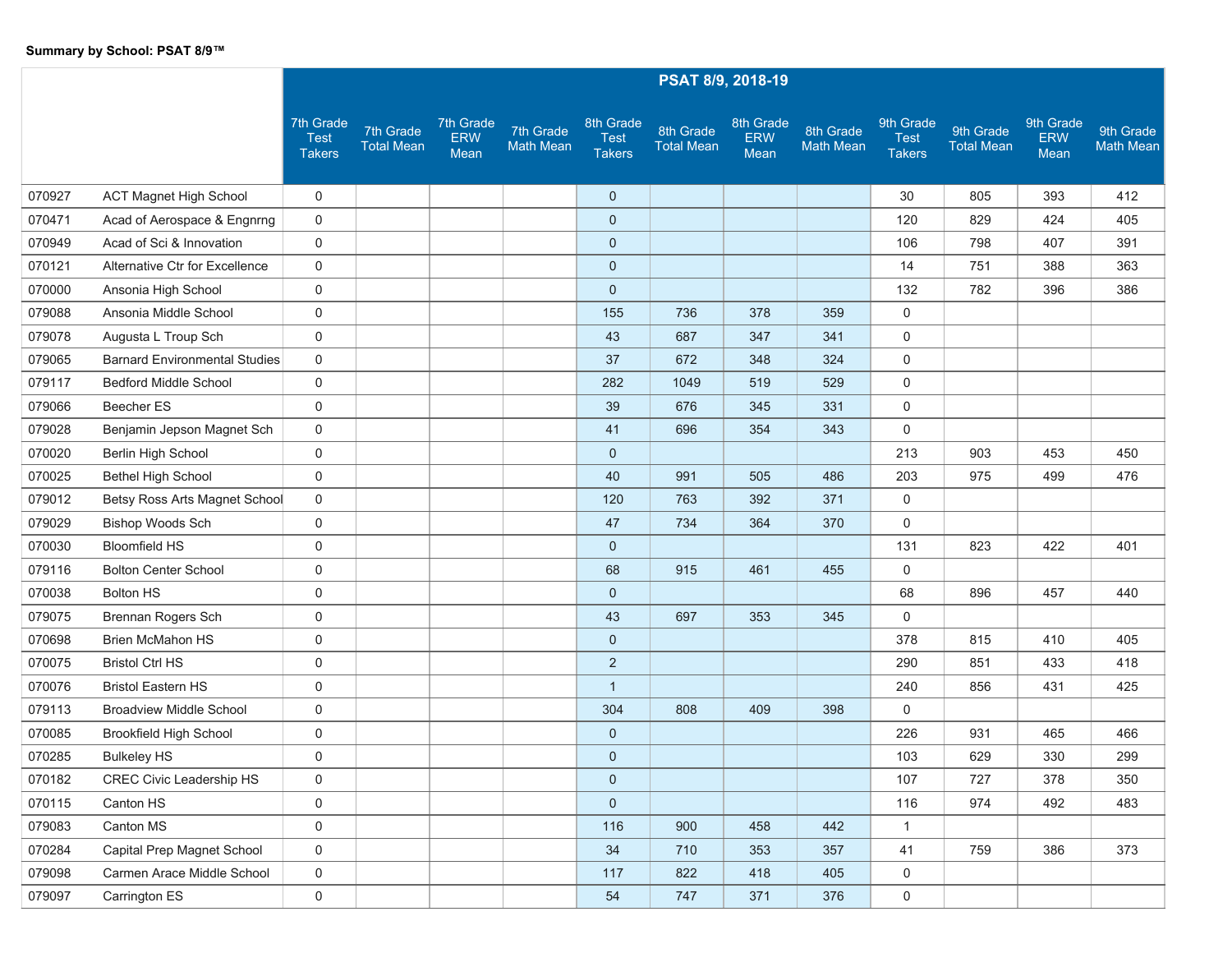|        |                               |                                           |                                |                                 |                               |                                           |                                | PSAT 8/9, 2018-19               |                               |                                           |                                |                                 |                               |
|--------|-------------------------------|-------------------------------------------|--------------------------------|---------------------------------|-------------------------------|-------------------------------------------|--------------------------------|---------------------------------|-------------------------------|-------------------------------------------|--------------------------------|---------------------------------|-------------------------------|
|        |                               | 7th Grade<br><b>Test</b><br><b>Takers</b> | 7th Grade<br><b>Total Mean</b> | 7th Grade<br><b>ERW</b><br>Mean | 7th Grade<br><b>Math Mean</b> | 8th Grade<br><b>Test</b><br><b>Takers</b> | 8th Grade<br><b>Total Mean</b> | 8th Grade<br><b>ERW</b><br>Mean | 8th Grade<br><b>Math Mean</b> | 9th Grade<br><b>Test</b><br><b>Takers</b> | 9th Grade<br><b>Total Mean</b> | 9th Grade<br><b>ERW</b><br>Mean | 9th Grade<br><b>Math Mean</b> |
| 079067 | Celentano BHMM Sch            | $\mathbf 0$                               |                                |                                 |                               | 38                                        | 671                            | 335                             | 336                           | 0                                         |                                |                                 |                               |
| 070414 | Center Global Studies - BMHS  | 0                                         |                                |                                 |                               | $\mathbf 0$                               |                                |                                 |                               | 78                                        | 957                            | 486                             | 471                           |
| 079068 | Clemente Ldrship Acad         | 0                                         |                                |                                 |                               | 46                                        | 640                            | 327                             | 313                           | 0                                         |                                |                                 |                               |
| 079069 | Clinton Avenue Sch            | $\mathbf 0$                               |                                |                                 |                               | 42                                        | 656                            | 324                             | 332                           | $\mathbf 0$                               |                                |                                 |                               |
| 070160 | Coginchaug Regional HS        | 0                                         |                                |                                 |                               | $\mathbf 0$                               |                                |                                 |                               | 105                                       | 944                            | 484                             | 461                           |
| 079118 | Coleytown Middle School       | 0                                         |                                |                                 |                               | 157                                       | 1003                           | 510                             | 493                           | $\mathbf 0$                               |                                |                                 |                               |
| 079070 | Columbus Family Acad          | 0                                         |                                |                                 |                               | 46                                        | 683                            | 342                             | 341                           | 0                                         |                                |                                 |                               |
| 070474 | Common Ground HS              | 0                                         |                                |                                 |                               | $\mathbf 0$                               |                                |                                 |                               | 49                                        | 736                            | 369                             | 367                           |
| 070887 | Conard HS                     | 0                                         |                                |                                 |                               | $\mathbf 0$                               |                                |                                 |                               | 363                                       | 944                            | 477                             | 468                           |
| 070169 | Connecticut Intl Bacc Academy | 0                                         |                                |                                 |                               | $\mathbf 0$                               |                                |                                 |                               | 50                                        | 985                            | 505                             | 480                           |
| 070167 | <b>Connecticut River Acad</b> | $\mathbf 0$                               |                                |                                 |                               | $\mathbf 0$                               |                                |                                 |                               | 104                                       | 766                            | 382                             | 383                           |
| 070261 | Cooperative Arts Hum Mag HS   | 0                                         |                                |                                 |                               | $\mathbf 0$                               |                                |                                 |                               | 149                                       | 781                            | 397                             | 384                           |
| 070118 | Cromwell HS                   | 0                                         |                                |                                 |                               | $\mathbf 0$                               |                                |                                 |                               | 118                                       | 943                            | 468                             | 475                           |
| 079108 | Cromwell Middle School        | 0                                         |                                |                                 |                               | 170                                       | 842                            | 419                             | 423                           | 0                                         |                                |                                 |                               |
| 070835 | Crosby HS                     | $\mathbf 0$                               |                                |                                 |                               | $\mathbf 0$                               |                                |                                 |                               | 261                                       | 677                            | 352                             | 325                           |
| 070120 | Danbury HS                    | 0                                         |                                |                                 |                               | $\mathbf{1}$                              |                                |                                 |                               | 662                                       | 797                            | 404                             | 393                           |
| 079030 | Davis Street Arts & Acad Sch  | 0                                         |                                |                                 |                               | 45                                        | 716                            | 367                             | 349                           | 0                                         |                                |                                 |                               |
| 070155 | Derby HS                      | 0                                         |                                |                                 |                               | $\mathbf 0$                               |                                |                                 |                               | 82                                        | 766                            | 393                             | 372                           |
| 079084 | Derby MS                      | $\mathbf 0$                               |                                |                                 |                               | 89                                        | 763                            | 397                             | 366                           | $\mathbf 0$                               |                                |                                 |                               |
| 079058 | Duggan ES                     | 0                                         |                                |                                 |                               | 38                                        | 650                            | 328                             | 322                           | 0                                         |                                |                                 |                               |
| 070816 | E Windsor HS                  | 0                                         |                                |                                 |                               | $\mathbf 0$                               |                                |                                 |                               | 79                                        | 811                            | 412                             | 398                           |
| 070163 | East Granby High School       | 0                                         |                                |                                 |                               | $\mathbf 0$                               |                                |                                 |                               | 61                                        | 984                            | 499                             | 486                           |
| 070165 | East Hampton HS               | 0                                         |                                |                                 |                               | $\mathbf 0$                               |                                |                                 |                               | 130                                       | 887                            | 452                             | 435                           |
| 070170 | East Hartford High School     | 0                                         |                                |                                 |                               | $\mathbf 0$                               |                                |                                 |                               | 417                                       | 790                            | 404                             | 386                           |
| 070175 | East Haven High School        | 0                                         |                                |                                 |                               | $\mathbf 0$                               |                                |                                 |                               | 187                                       | 845                            | 432                             | 414                           |
| 070177 | East Lyme HS                  | 0                                         |                                |                                 |                               | $\mathbf 0$                               |                                |                                 |                               | 227                                       | 941                            | 474                             | 467                           |
| 079023 | East Rock Magnet Sch          | 0                                         |                                |                                 |                               | 47                                        | 717                            | 363                             | 354                           | 0                                         |                                |                                 |                               |
| 079071 | Edgewood Sch                  | $\mathbf 0$                               |                                |                                 |                               | 43                                        | 684                            | 348                             | 337                           | $\mathbf 0$                               |                                |                                 |                               |
| 070643 | Ellington High School         | 0                                         |                                |                                 |                               | $\overline{0}$                            |                                |                                 |                               | 196                                       | 905                            | 459                             | 446                           |
| 070790 | Enfield HS                    | 0                                         |                                |                                 |                               | $\pmb{0}$                                 |                                |                                 |                               | 355                                       | 843                            | 429                             | 415                           |
| 070282 | Eng and Sci Univ Mgnt Sch     | $\mathsf{O}$                              |                                |                                 |                               | 89                                        | 856                            | 428                             | 428                           | 87                                        | 931                            | 467                             | 463                           |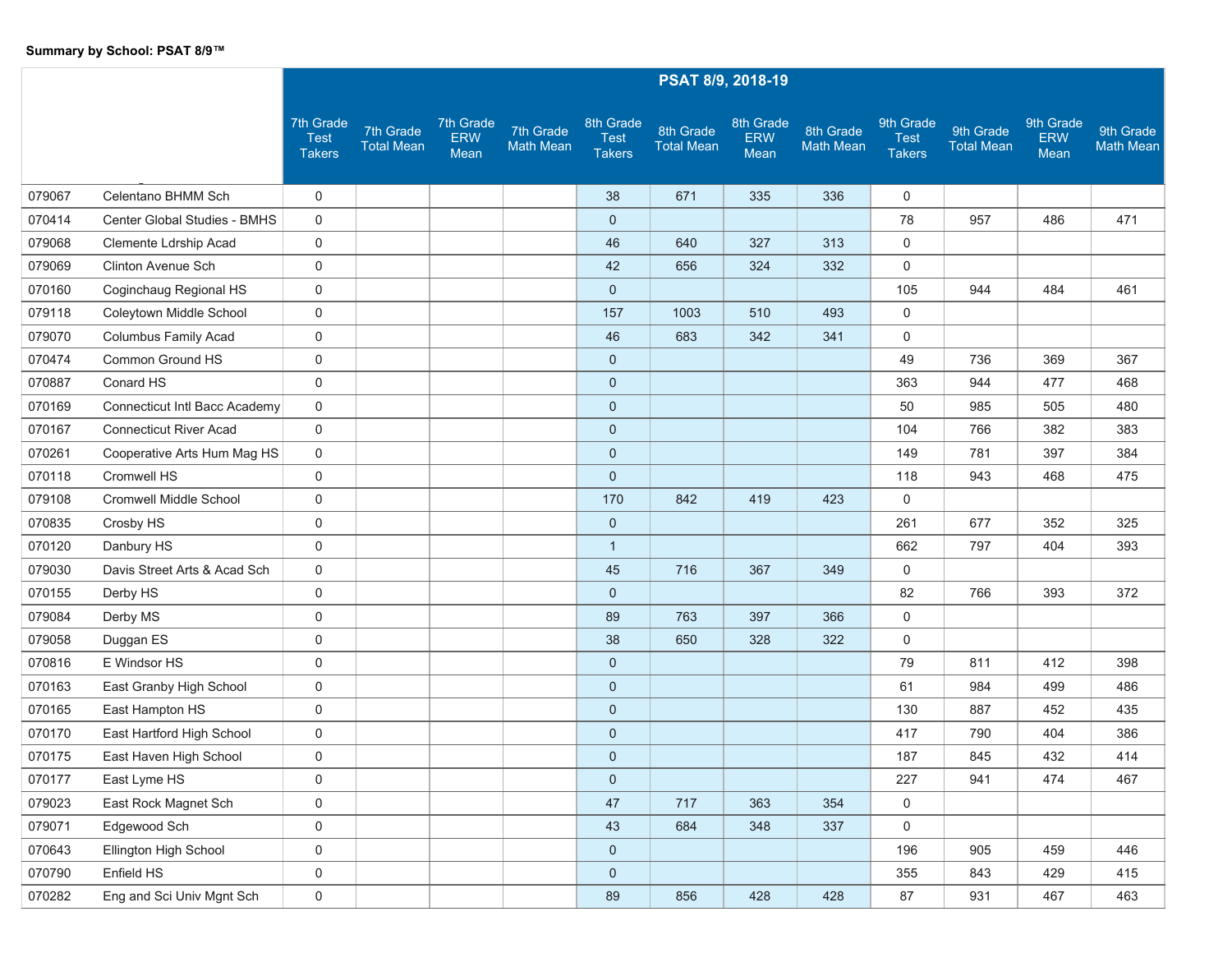|        |                                    |                                           |                                |                                 |                               |                                           |                                | PSAT 8/9, 2018-19               |                               |                                    |                                |                                 |                               |
|--------|------------------------------------|-------------------------------------------|--------------------------------|---------------------------------|-------------------------------|-------------------------------------------|--------------------------------|---------------------------------|-------------------------------|------------------------------------|--------------------------------|---------------------------------|-------------------------------|
|        |                                    | 7th Grade<br><b>Test</b><br><b>Takers</b> | 7th Grade<br><b>Total Mean</b> | 7th Grade<br><b>ERW</b><br>Mean | 7th Grade<br><b>Math Mean</b> | 8th Grade<br><b>Test</b><br><b>Takers</b> | 8th Grade<br><b>Total Mean</b> | 8th Grade<br><b>ERW</b><br>Mean | 8th Grade<br><b>Math Mean</b> | 9th Grade<br>Test<br><b>Takers</b> | 9th Grade<br><b>Total Mean</b> | 9th Grade<br><b>ERW</b><br>Mean | 9th Grade<br><b>Math Mean</b> |
| 070958 | <b>Explorations Charter Sch</b>    | 0                                         |                                |                                 |                               | $\mathbf{0}$                              |                                |                                 |                               | 18                                 | 827                            | 429                             | 398                           |
| 079072 | Fair Haven Sch                     | $\mathbf 0$                               |                                |                                 |                               | 64                                        | 654                            | 326                             | 328                           | 0                                  |                                |                                 |                               |
| 070187 | Fairfield Ludlowe HS               | 0                                         |                                |                                 |                               | $\mathbf 0$                               |                                |                                 |                               | 399                                | 994                            | 493                             | 501                           |
| 070186 | Fairfield Warde High School        | 0                                         |                                |                                 |                               | $\mathbf{1}$                              |                                |                                 |                               | 324                                | 940                            | 469                             | 471                           |
| 070382 | Francis T Maloney High School      | $\mathbf 0$                               |                                |                                 |                               | $\mathbf{0}$                              |                                |                                 |                               | 338                                | 808                            | 418                             | 389                           |
| 079086 | Frank Diloreto Mag Sch             | $\mathsf{O}$                              |                                |                                 |                               | 70                                        | 674                            | 341                             | 333                           | 0                                  |                                |                                 |                               |
| 070756 | Frank S Bunnell High School        | 0                                         |                                |                                 |                               | $\mathbf 0$                               |                                |                                 |                               | 265                                | 806                            | 407                             | 398                           |
| 070960 | Gilbert School                     | 0                                         |                                |                                 |                               | 85                                        | 764                            | 394                             | 370                           | 55                                 | 827                            | 430                             | 397                           |
| 070290 | <b>Global Communications Acad</b>  | $\mathsf{O}$                              |                                |                                 |                               | $\mathbf 0$                               |                                |                                 |                               | 30                                 | 778                            | 407                             | 371                           |
| 070031 | Global Experience Magnet Sch       | $\mathbf 0$                               |                                |                                 |                               | 39                                        | 801                            | 412                             | 389                           | 26                                 | 795                            | 413                             | 382                           |
| 070217 | <b>Granby Memorial High School</b> | $\mathsf{O}$                              |                                |                                 |                               | $\mathbf{0}$                              |                                |                                 |                               | 156                                | 1003                           | 507                             | 496                           |
| 070372 | <b>Great Path Academy</b>          | 0                                         |                                |                                 |                               | $\mathbf{0}$                              |                                |                                 |                               | 79                                 | 853                            | 441                             | 412                           |
| 070306 | Greater Hartford Class Mag S       | 0                                         |                                |                                 |                               | $\mathbf{0}$                              |                                |                                 |                               | 74                                 | 789                            | 412                             | 377                           |
| 070275 | Greater Hartfrd Acd of Arts:CG     | $\mathbf 0$                               |                                |                                 |                               | $\mathbf{0}$                              |                                |                                 |                               | 100                                | 789                            | 411                             | 377                           |
| 070240 | Greenwich HS                       | 0                                         |                                |                                 |                               | $\pmb{0}$                                 |                                |                                 |                               | 656                                | 976                            | 487                             | 489                           |
| 070325 | Griswold HS                        | 0                                         |                                |                                 |                               | $\mathbf 0$                               |                                |                                 |                               | 122                                | 873                            | 433                             | 440                           |
| 070311 | HPHS Engineer Green Tech           | 0                                         |                                |                                 |                               | $\mathbf{0}$                              |                                |                                 |                               | 105                                | 549                            | 302                             | 247                           |
| 070487 | HS in the Community                | $\mathsf{O}$                              |                                |                                 |                               | $\mathbf{0}$                              |                                |                                 |                               | 59                                 | 709                            | 358                             | 352                           |
| 070900 | Hall HS                            | 0                                         |                                |                                 |                               | $\mathbf 0$                               |                                |                                 |                               | 382                                | 980                            | 494                             | 486                           |
| 079087 | Hals Academy                       | 0                                         |                                |                                 |                               | 42                                        | 969                            | 492                             | 476                           | 0                                  |                                |                                 |                               |
| 079099 | Har Bur MS                         | 0                                         |                                |                                 |                               | 175                                       | 879                            | 449                             | 431                           | 0                                  |                                |                                 |                               |
| 079026 | Harry Conte-West Hills Sch         | 0                                         |                                |                                 |                               | 67                                        | 686                            | 351                             | 335                           | 0                                  |                                |                                 |                               |
| 079085 | Harry M Bailey MS                  | 0                                         |                                |                                 |                               | 16                                        | 621                            | 309                             | 311                           | 0                                  |                                |                                 |                               |
| 070274 | Hartford Magnet Trinity Coll       | 1                                         |                                |                                 |                               | $\mathbf{0}$                              |                                |                                 |                               | 149                                | 832                            | 425                             | 407                           |
| 070271 | Hartford Pub HS Nursing Acad       | 0                                         |                                |                                 |                               | $\pmb{0}$                                 |                                |                                 |                               | 105                                | 561                            | 302                             | 259                           |
| 079104 | Helen Keller Middle School         | $\mathbf{1}$                              |                                |                                 |                               | 123                                       | 978                            | 504                             | 474                           | 0                                  |                                |                                 |                               |
| 070317 | <b>Helping Hands</b>               | 0                                         |                                |                                 |                               | $\mathbf{0}$                              |                                |                                 |                               | $\mathbf{1}$                       |                                |                                 |                               |
| 079082 | Henry James Memorial Sch           | $\mathsf{O}$                              |                                |                                 |                               | $\mathbf{1}$                              |                                |                                 |                               | $\mathbf 0$                        |                                |                                 |                               |
| 079073 | Hill Central Sch                   | $\mathsf{O}\xspace$                       |                                |                                 |                               | 49                                        | 690                            | 350                             | 339                           | $\mathbf 0$                        |                                |                                 |                               |
| 070488 | Hill Regional Career HS            | 0                                         |                                |                                 |                               | $\mathbf{0}$                              |                                |                                 |                               | 165                                | 751                            | 387                             | 364                           |
| 070205 | Housatonic Vly Regional Sch        | $\mathsf{O}\xspace$                       |                                |                                 |                               | $\pmb{0}$                                 |                                |                                 |                               | 80                                 | 903                            | 456                             | 448                           |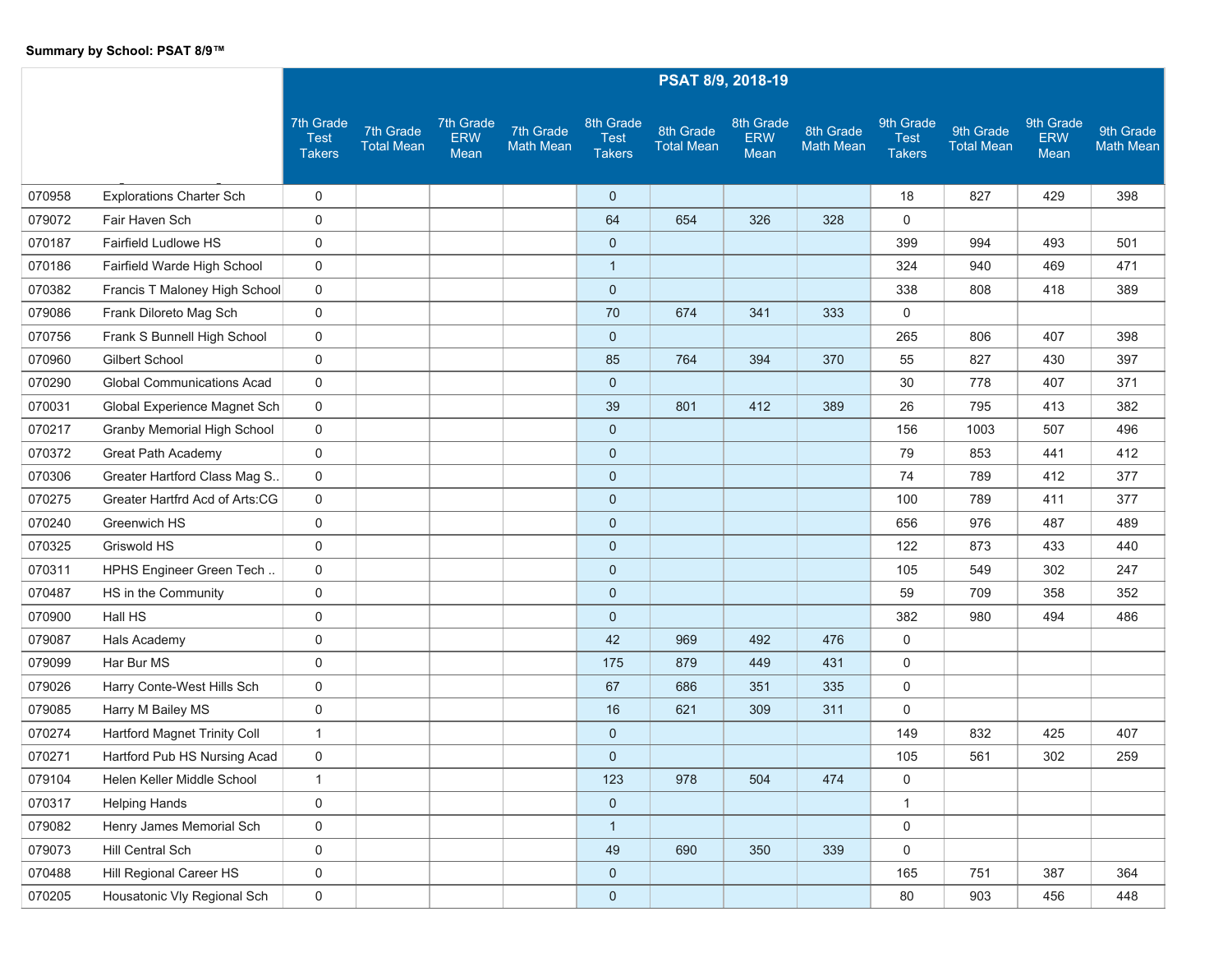|        |                             |                                                  |                                |                                 |                               |                                           |                                | PSAT 8/9, 2018-19               |                               |                                           |                                |                                 |                               |
|--------|-----------------------------|--------------------------------------------------|--------------------------------|---------------------------------|-------------------------------|-------------------------------------------|--------------------------------|---------------------------------|-------------------------------|-------------------------------------------|--------------------------------|---------------------------------|-------------------------------|
|        |                             | <b>7th Grade</b><br><b>Test</b><br><b>Takers</b> | 7th Grade<br><b>Total Mean</b> | 7th Grade<br><b>ERW</b><br>Mean | 7th Grade<br><b>Math Mean</b> | 8th Grade<br><b>Test</b><br><b>Takers</b> | 8th Grade<br><b>Total Mean</b> | 8th Grade<br><b>ERW</b><br>Mean | 8th Grade<br><b>Math Mean</b> | 9th Grade<br><b>Test</b><br><b>Takers</b> | 9th Grade<br><b>Total Mean</b> | 9th Grade<br><b>ERW</b><br>Mean | 9th Grade<br><b>Math Mean</b> |
| 070308 | Insurance & Finance Acad    | 0                                                |                                |                                 |                               | $\mathbf{0}$                              |                                |                                 |                               | 25                                        | 648                            | 343                             | 304                           |
| 079074 | J C Daniels Sch Intrnl Comm | $\mathbf 0$                                      |                                |                                 |                               | 42                                        | 685                            | 347                             | 337                           | 0                                         |                                |                                 |                               |
| 070495 | James Hillhouse HS          | $\mathbf 0$                                      |                                |                                 |                               | $\mathbf{0}$                              |                                |                                 |                               | 224                                       | 671                            | 340                             | 332                           |
| 070638 | Joel Barlow High School     | 0                                                |                                |                                 |                               | $\mathbf{0}$                              |                                |                                 |                               | 207                                       | 1021                           | 525                             | 496                           |
| 070840 | John F Kennedy High School  | 0                                                |                                |                                 |                               | $\mathbf{0}$                              |                                |                                 |                               | 262                                       | 725                            | 377                             | 348                           |
| 079059 | John G Gilmartin ES         | 0                                                |                                |                                 |                               | 34                                        | 703                            | 365                             | 338                           | 0                                         |                                |                                 |                               |
| 079013 | John Read Middle School     | 0                                                |                                |                                 |                               | 109                                       | 974                            | 494                             | 480                           | 0                                         |                                |                                 |                               |
| 079025 | John S Martinez Sch         | 0                                                |                                |                                 |                               | 51                                        | 695                            | 355                             | 340                           | 0                                         |                                |                                 |                               |
| 070423 | Jonathan Law High School    | 0                                                |                                |                                 |                               | $\mathbf{1}$                              |                                |                                 |                               | 198                                       | 916                            | 462                             | 454                           |
| 079057 | Jonathan Reed ES            | $\mathbf 0$                                      |                                |                                 |                               | 44                                        | 669                            | 340                             | 329                           | 0                                         |                                |                                 |                               |
| 070424 | Joseph A Foran HS           | 0                                                |                                |                                 |                               | $\mathbf 0$                               |                                |                                 |                               | 211                                       | 939                            | 471                             | 468                           |
| 070312 | Journalism & Media Acad     | 0                                                |                                |                                 |                               | $\mathbf{0}$                              |                                |                                 |                               | 22                                        | 706                            | 365                             | 341                           |
| 070135 | Killingly HS                | 0                                                |                                |                                 |                               | $\mathbf{0}$                              |                                |                                 |                               | 186                                       | 850                            | 436                             | 414                           |
| 079076 | King Robinson Magnet Sch    | $\mathbf 0$                                      |                                |                                 |                               | 47                                        | 719                            | 367                             | 352                           | 0                                         |                                |                                 |                               |
| 070300 | Kinsella Magnet Sch Prfmng  | $\mathbf 0$                                      |                                |                                 |                               | $\mathbf 0$                               |                                |                                 |                               | 21                                        | 719                            | 358                             | 361                           |
| 070280 | Law Govt Acad at HPS        | 0                                                |                                |                                 |                               | $\mathbf{0}$                              |                                |                                 |                               | 83                                        | 541                            | 307                             | 235                           |
| 070342 | Ledyard High School         | 0                                                |                                |                                 |                               | $\mathbf{1}$                              |                                |                                 |                               | 197                                       | 908                            | 458                             | 450                           |
| 070807 | Lewis S Mills High School   | 0                                                |                                |                                 |                               | $\mathbf{0}$                              |                                |                                 |                               | 190                                       | 945                            | 477                             | 468                           |
| 079049 | Lincoln MS                  | 0                                                |                                |                                 |                               | 249                                       | 701                            | 352                             | 350                           | 0                                         |                                |                                 |                               |
| 070815 | Lyman Hall HS               | 0                                                |                                |                                 |                               | $\mathbf{0}$                              |                                |                                 |                               | 243                                       | 877                            | 441                             | 435                           |
| 070600 | Lyme Old Lyme HS            | 0                                                |                                |                                 |                               | $\mathbf{0}$                              |                                |                                 |                               | 113                                       | 997                            | 500                             | 497                           |
| 070380 | Manchester HS               | 0                                                |                                |                                 |                               | $\mathbf{1}$                              |                                |                                 |                               | 374                                       | 806                            | 408                             | 399                           |
| 070813 | Mark T Sheehan HS           | 0                                                |                                |                                 |                               | $\mathbf 0$                               |                                |                                 |                               | 212                                       | 866                            | 434                             | 432                           |
| 070753 | Masuk HS                    | 0                                                |                                |                                 |                               | $\mathbf{0}$                              |                                |                                 |                               | 262                                       | 1000                           | 509                             | 492                           |
| 079077 | Mauro-Sheridan Sch          | 0                                                |                                |                                 |                               | 43                                        | 750                            | 387                             | 363                           | 0                                         |                                |                                 |                               |
| 070034 | Metro Learning Ctr Mgnt Sch | 0                                                |                                |                                 |                               | 104                                       | 775                            | 391                             | 384                           | 93                                        | 817                            | 425                             | 391                           |
| 070503 | Metropolitan Business Acade | $\mathbf 0$                                      |                                |                                 |                               | $\mathbf{0}$                              |                                |                                 |                               | 84                                        | 754                            | 382                             | 372                           |
| 079054 | Michael Wallace MS          | $\mathsf{O}$                                     |                                |                                 |                               | 344                                       | 676                            | 349                             | 327                           | $\mathbf 0$                               |                                |                                 |                               |
| 079111 | Middle School of Plainville | 0                                                |                                |                                 |                               | 169                                       | 807                            | 409                             | 397                           | 0                                         |                                |                                 |                               |
| 079106 | Middlebrook Middle School   | 0                                                |                                |                                 |                               | 341                                       | 997                            | 506                             | 491                           | $\mathbf 0$                               |                                |                                 |                               |
| 070400 | Middletown HS               | $\mathsf{O}\xspace$                              |                                |                                 |                               | $\mathbf 0$                               |                                |                                 |                               | 321                                       | 836                            | 422                             | 414                           |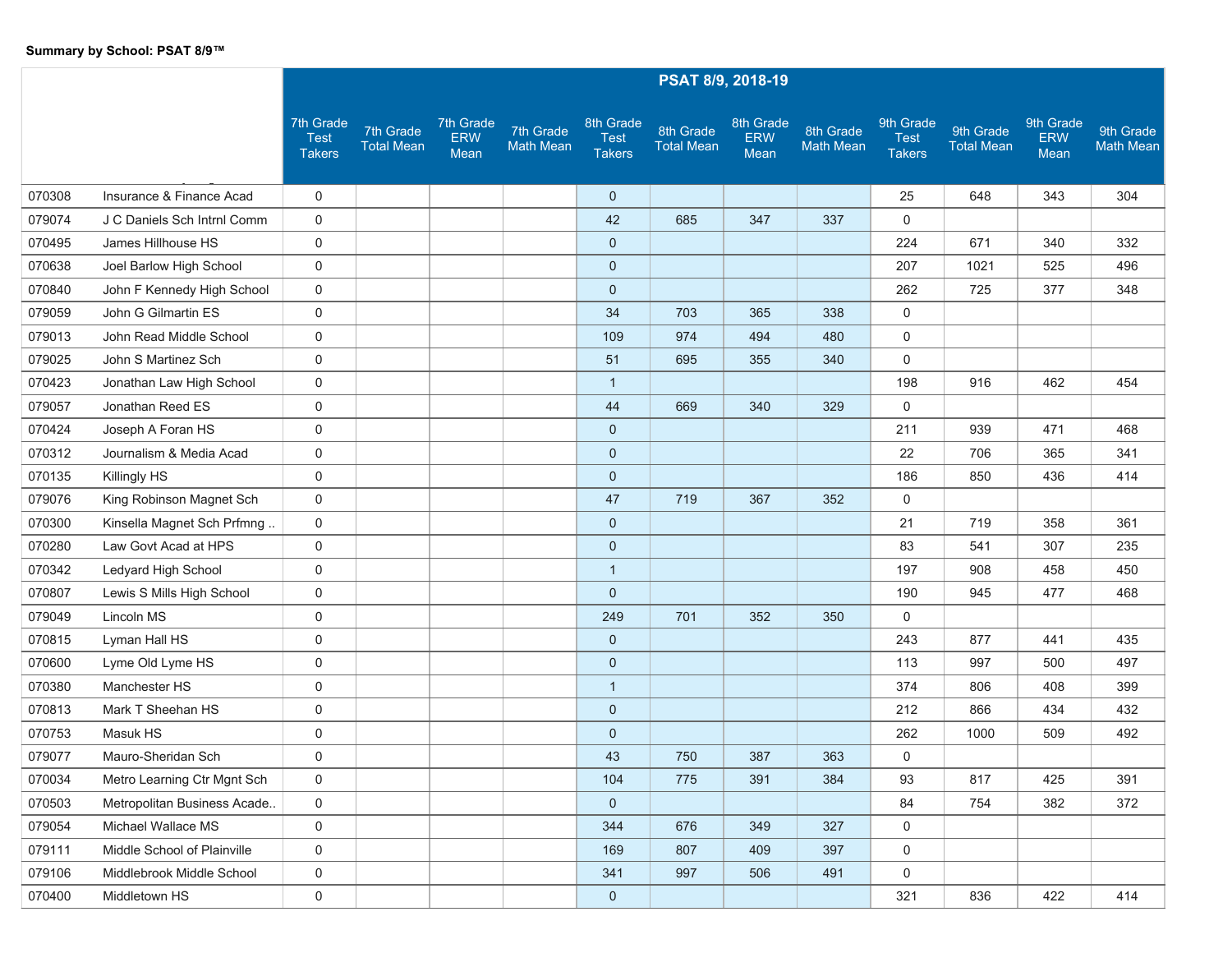|        |                             |                                           |                                |                                 |                               |                                           |                                | PSAT 8/9, 2018-19               |                               |                                           |                                |                                 |                               |
|--------|-----------------------------|-------------------------------------------|--------------------------------|---------------------------------|-------------------------------|-------------------------------------------|--------------------------------|---------------------------------|-------------------------------|-------------------------------------------|--------------------------------|---------------------------------|-------------------------------|
|        |                             | 7th Grade<br><b>Test</b><br><b>Takers</b> | 7th Grade<br><b>Total Mean</b> | 7th Grade<br><b>ERW</b><br>Mean | 7th Grade<br><b>Math Mean</b> | 8th Grade<br><b>Test</b><br><b>Takers</b> | 8th Grade<br><b>Total Mean</b> | 8th Grade<br><b>ERW</b><br>Mean | 8th Grade<br><b>Math Mean</b> | 9th Grade<br><b>Test</b><br><b>Takers</b> | 9th Grade<br><b>Total Mean</b> | 9th Grade<br><b>ERW</b><br>Mean | 9th Grade<br><b>Math Mean</b> |
| 070599 | Montville High School       | 0                                         |                                |                                 |                               | $\mathbf 0$                               |                                |                                 |                               | 132                                       | 869                            | 440                             | 429                           |
| 070105 | Morgan Sch                  | $\mathbf 0$                               |                                |                                 |                               | $\mathbf 0$                               |                                |                                 |                               | 116                                       | 910                            | 454                             | 457                           |
| 079089 | Nathan Hale Middle School   | 0                                         |                                |                                 |                               | 199                                       | 761                            | 380                             | 381                           | 0                                         |                                |                                 |                               |
| 079024 | Nathan Hale Sch             | $\mathbf 0$                               |                                |                                 |                               | 49                                        | 732                            | 373                             | 359                           | 0                                         |                                |                                 |                               |
| 070430 | Nathan Hale-Ray HS          | 0                                         |                                |                                 |                               | $\mathbf 0$                               |                                |                                 |                               | 69                                        | 903                            | 454                             | 448                           |
| 079103 | Nathan Hale-Ray MS          | $\mathbf 0$                               |                                |                                 |                               | 68                                        | 884                            | 448                             | 436                           | $\mathbf 0$                               |                                |                                 |                               |
| 070440 | Naugatuck High School       | 0                                         |                                |                                 |                               | $\mathbf 0$                               |                                |                                 |                               | 293                                       | 836                            | 426                             | 409                           |
| 070455 | New Britain HS              | 0                                         |                                |                                 |                               | $\sqrt{3}$                                |                                |                                 |                               | 522                                       | 730                            | 363                             | 367                           |
| 070192 | New Britain Transition Ctr  | 0                                         |                                |                                 |                               | $\mathbf 0$                               |                                |                                 |                               | 3                                         |                                |                                 |                               |
| 070476 | New Fairfield HS            | $\mathbf 0$                               |                                |                                 |                               | $\mathbf 0$                               |                                |                                 |                               | 169                                       | 978                            | 491                             | 487                           |
| 070281 | New Haven Acad              | $\pmb{0}$                                 |                                |                                 |                               | $\mathbf 0$                               |                                |                                 |                               | 79                                        | 770                            | 386                             | 383                           |
| 070530 | New London HS               | 0                                         |                                |                                 |                               | $\mathbf 0$                               |                                |                                 |                               | 157                                       | 683                            | 341                             | 343                           |
| 070545 | New Milford High School     | 0                                         |                                |                                 |                               | $\mathbf 0$                               |                                |                                 |                               | 295                                       | 904                            | 456                             | 448                           |
| 070550 | Newtown HS                  | 0                                         |                                |                                 |                               | $\mathbf 0$                               |                                |                                 |                               | 346                                       | 980                            | 489                             | 491                           |
| 070970 | Nonnewaug HS                | $\mathbf 0$                               |                                |                                 |                               | $\mathbf{1}$                              |                                |                                 |                               | 172                                       | 894                            | 450                             | 444                           |
| 070563 | North Branford High School  | 0                                         |                                |                                 |                               | $\mathbf 0$                               |                                |                                 |                               | 123                                       | 881                            | 446                             | 434                           |
| 079055 | North End MS                | $\mathbf 0$                               |                                |                                 |                               | 336                                       | 683                            | 348                             | 334                           | 0                                         |                                |                                 |                               |
| 070570 | North Haven High School     | $\mathbf 0$                               |                                |                                 |                               | $\mathbf 0$                               |                                |                                 |                               | 264                                       | 898                            | 453                             | 445                           |
| 070962 | Northwestern Regional HS    | 0                                         |                                |                                 |                               | $\mathbf 0$                               |                                |                                 |                               | 169                                       | 989                            | 504                             | 485                           |
| 070580 | Norwalk High School         | 0                                         |                                |                                 |                               | $\mathbf 0$                               |                                |                                 |                               | 476                                       | 839                            | 421                             | 418                           |
| 070590 | Norwich Free Acad           | 0                                         |                                |                                 |                               | $\mathbf 0$                               |                                |                                 |                               | 475                                       | 828                            | 418                             | 409                           |
| 070605 | Old Saybrook HS             | 0                                         |                                |                                 |                               | $\mathbf 0$                               |                                |                                 |                               | 85                                        | 900                            | 462                             | 438                           |
| 070388 | Orville H Platt High School | 0                                         |                                |                                 |                               | $\mathbf 0$                               |                                |                                 |                               | 260                                       | 787                            | 401                             | 386                           |
| 070929 | Oxford HS                   | 0                                         |                                |                                 |                               | $\mathbf 0$                               |                                |                                 |                               | 117                                       | 952                            | 492                             | 461                           |
| 070093 | Parish Hill High Middle Sch | 0                                         |                                |                                 |                               | $\mathbf 0$                               |                                |                                 |                               | 34                                        | 872                            | 447                             | 425                           |
| 070304 | Pathways Acad of Tech & Des | $\mathbf 0$                               |                                |                                 |                               | $\mathbf 0$                               |                                |                                 |                               | 133                                       | 780                            | 399                             | 380                           |
| 070090 | Plainfield HS               | 0                                         |                                |                                 |                               | $\pmb{0}$                                 |                                |                                 |                               | 120                                       | 817                            | 419                             | 398                           |
| 070610 | Plainville HS               | $\mathbf 0$                               |                                |                                 |                               | $\pmb{0}$                                 |                                |                                 |                               | 178                                       | 870                            | 432                             | 438                           |
| 070685 | Pomperaug HS                | 0                                         |                                |                                 |                               | $\pmb{0}$                                 |                                |                                 |                               | 287                                       | 940                            | 473                             | 466                           |
| 079090 | Ponus Ridge Middle School   | $\mathbf 0$                               |                                |                                 |                               | 231                                       | 758                            | 375                             | 383                           | 6                                         |                                |                                 |                               |
| 070620 | Portland High School        | $\mathbf 0$                               |                                |                                 |                               | $\mathbf 0$                               |                                |                                 |                               | 90                                        | 969                            | 493                             | 476                           |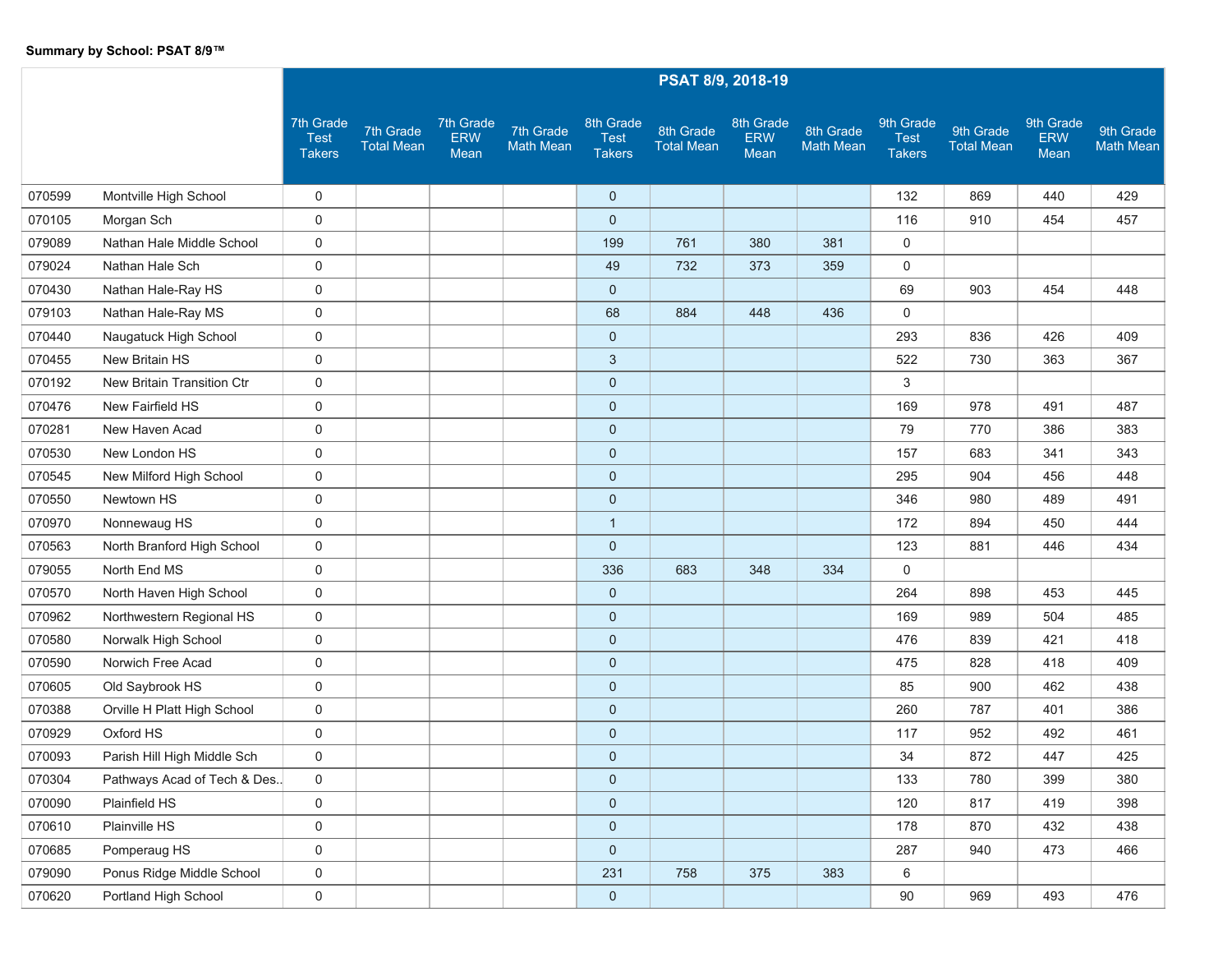|        |                                 | PSAT 8/9, 2018-19                         |                                |                                 |                               |                                           |                                |                                 |                               |                                           |                                |                                 |                               |
|--------|---------------------------------|-------------------------------------------|--------------------------------|---------------------------------|-------------------------------|-------------------------------------------|--------------------------------|---------------------------------|-------------------------------|-------------------------------------------|--------------------------------|---------------------------------|-------------------------------|
|        |                                 | 7th Grade<br><b>Test</b><br><b>Takers</b> | 7th Grade<br><b>Total Mean</b> | 7th Grade<br><b>ERW</b><br>Mean | 7th Grade<br><b>Math Mean</b> | 8th Grade<br><b>Test</b><br><b>Takers</b> | 8th Grade<br><b>Total Mean</b> | 8th Grade<br><b>ERW</b><br>Mean | 8th Grade<br><b>Math Mean</b> | 9th Grade<br><b>Test</b><br><b>Takers</b> | 9th Grade<br><b>Total Mean</b> | 9th Grade<br><b>ERW</b><br>Mean | 9th Grade<br><b>Math Mean</b> |
| 079014 | Pulaski Middle School           | 0                                         |                                |                                 |                               | 258                                       | 678                            | 344                             | 334                           | 0                                         |                                |                                 |                               |
| 070630 | Putnam High School              | $\mathbf 0$                               |                                |                                 |                               | $\mathbf 0$                               |                                |                                 |                               | 60                                        | 868                            | 450                             | 418                           |
| 070136 | Quinebaug Middle Coll           | 0                                         |                                |                                 |                               | $\mathbf 0$                               |                                |                                 |                               | 39                                        | 814                            | 408                             | 406                           |
| 079112 | Rham Middle School              | $\mathbf 0$                               |                                |                                 |                               | 227                                       | 905                            | 457                             | 448                           | 0                                         |                                |                                 |                               |
| 070640 | Ridgefield HS                   | 0                                         |                                |                                 |                               | $\mathbf 0$                               |                                |                                 |                               | 384                                       | 1040                           | 528                             | 512                           |
| 070514 | <b>Riverside Education Acad</b> | $\mathbf 0$                               |                                |                                 |                               | $\mathbf 0$                               |                                |                                 |                               | $\overline{7}$                            |                                |                                 |                               |
| 070435 | Robert E Fitch Sr HS            | $\pmb{0}$                                 |                                |                                 |                               | $\mathbf 0$                               |                                |                                 |                               | 248                                       | 883                            | 443                             | 440                           |
| 070645 | Rockville HS                    | $\mathbf 0$                               |                                |                                 |                               | $\mathbf 0$                               |                                |                                 |                               | 220                                       | 821                            | 416                             | 405                           |
| 070648 | Rocky Hill HS                   | 0                                         |                                |                                 |                               | $\mathbf{1}$                              |                                |                                 |                               | 159                                       | 929                            | 463                             | 466                           |
| 079114 | Rogers Park Middle School       | 0                                         |                                |                                 |                               | 283                                       | 778                            | 394                             | 384                           | $\mathbf 0$                               |                                |                                 |                               |
| 079027 | Ross Woodward Sch               | $\pmb{0}$                                 |                                |                                 |                               | 58                                        | 704                            | 364                             | 340                           | 0                                         |                                |                                 |                               |
| 079092 | Roton Middle School             | 0                                         |                                |                                 |                               | 148                                       | 810                            | 406                             | 404                           | $\mathbf 0$                               |                                |                                 |                               |
| 070660 | Seymour High School             | 0                                         |                                |                                 |                               | $\mathbf 0$                               |                                |                                 |                               | 147                                       | 887                            | 450                             | 437                           |
| 079105 | Seymour Middle School           | 0                                         |                                |                                 |                               | 170                                       | 818                            | 415                             | 404                           | $\mathbf 0$                               |                                |                                 |                               |
| 070675 | Simsbury HS                     | $\pmb{0}$                                 |                                |                                 |                               | $\mathbf{1}$                              |                                |                                 |                               | 329                                       | 977                            | 497                             | 480                           |
| 079015 | Slade Middle School             | 0                                         |                                |                                 |                               | 259                                       | 646                            | 325                             | 322                           | 0                                         |                                |                                 |                               |
| 070683 | Somers High School              | 0                                         |                                |                                 |                               | $\mathbf 0$                               |                                |                                 |                               | 105                                       | 931                            | 473                             | 458                           |
| 070690 | Southington HS                  | 0                                         |                                |                                 |                               | $\mathbf{1}$                              |                                |                                 |                               | 489                                       | 918                            | 461                             | 457                           |
| 070291 | Sport and Medical Sciences A    | $\mathbf 0$                               |                                |                                 |                               | $\pmb{0}$                                 |                                |                                 |                               | 99                                        | 792                            | 401                             | 391                           |
| 070705 | Stafford High School            | 0                                         |                                |                                 |                               | $\mathbf 0$                               |                                |                                 |                               | 82                                        | 890                            | 446                             | 444                           |
| 070920 | Staples HS                      | 0                                         |                                |                                 |                               | $\mathbf{1}$                              |                                |                                 |                               | 450                                       | 1059                           | 535                             | 524                           |
| 070607 | Stonington HS                   | $\mathbf 0$                               |                                |                                 |                               | $\pmb{0}$                                 |                                |                                 |                               | 142                                       | 961                            | 484                             | 477                           |
| 070755 | Stratford HS                    | 0                                         |                                |                                 |                               | $\pmb{0}$                                 |                                |                                 |                               | 228                                       | 785                            | 399                             | 386                           |
| 070760 | Suffield HS                     | 0                                         |                                |                                 |                               | $\mathbf 0$                               |                                |                                 |                               | 203                                       | 949                            | 482                             | 467                           |
| 079115 | Suffield Middle School          | 0                                         |                                |                                 |                               | 139                                       | 910                            | 456                             | 454                           | 0                                         |                                |                                 |                               |
| 070770 | Terryville HS                   | 0                                         |                                |                                 |                               | $\mathbf 0$                               |                                |                                 |                               | 78                                        | 858                            | 437                             | 422                           |
| 070516 | The Sound Sch                   | $\mathbf 0$                               |                                |                                 |                               | $\mathbf 0$                               |                                |                                 |                               | 90                                        | 800                            | 404                             | 396                           |
| 070975 | The Woodstock Academy           | $\mathbf 0$                               |                                |                                 |                               | $\pmb{0}$                                 |                                |                                 |                               | 227                                       | 917                            | 468                             | 449                           |
| 070775 | Thomaston High School           | 0                                         |                                |                                 |                               | $\mathbf{1}$                              |                                |                                 |                               | 57                                        | 988                            | 503                             | 485                           |
| 079107 | Thompson Middle School          | 0                                         |                                |                                 |                               | 77                                        | 742                            | 375                             | 367                           | $\mathbf{1}$                              |                                |                                 |                               |
| 070792 | <b>Tolland High School</b>      | $\mathbf 0$                               |                                |                                 |                               | $\mathbf{0}$                              |                                |                                 |                               | 184                                       | 950                            | 480                             | 470                           |